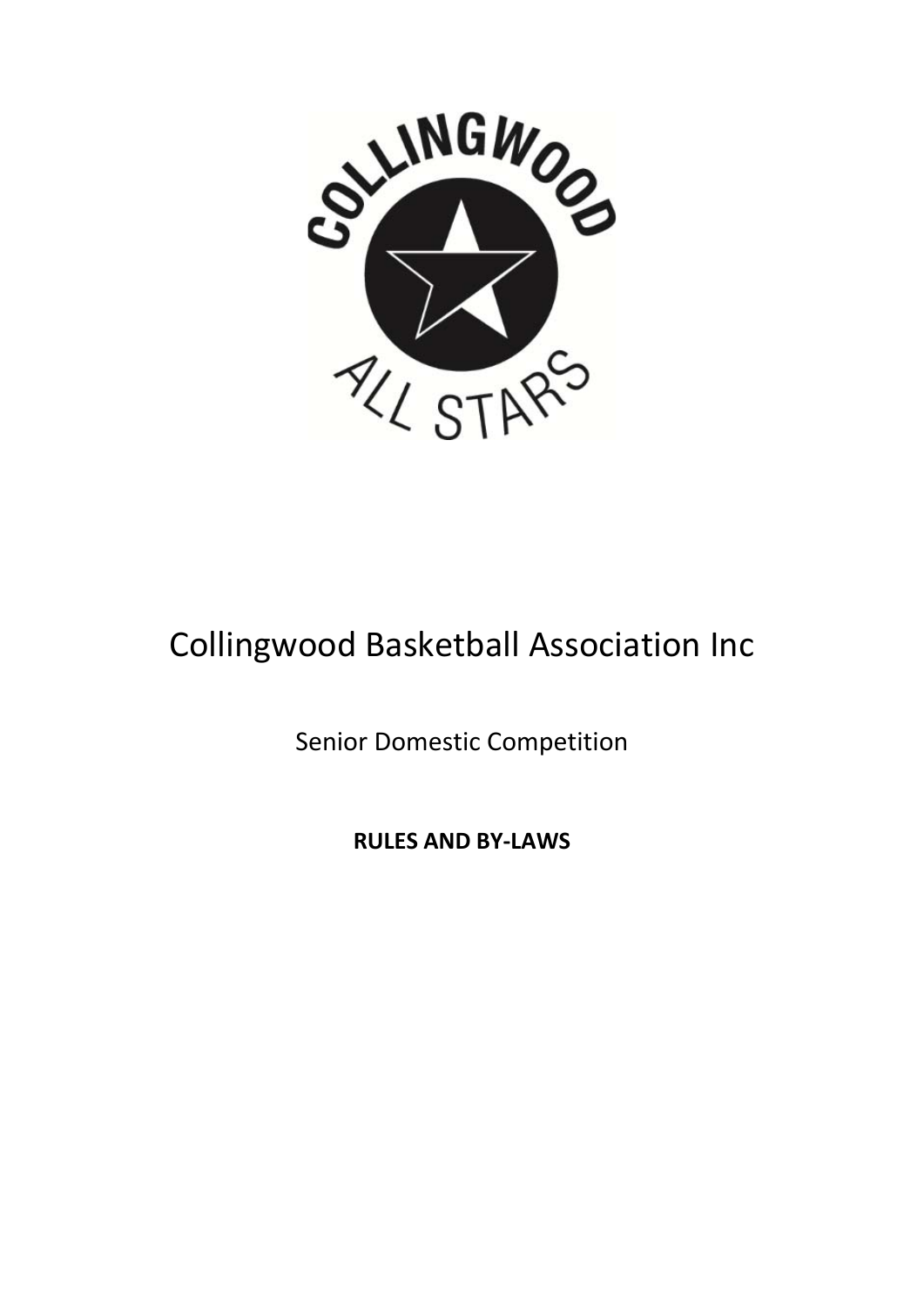# Contents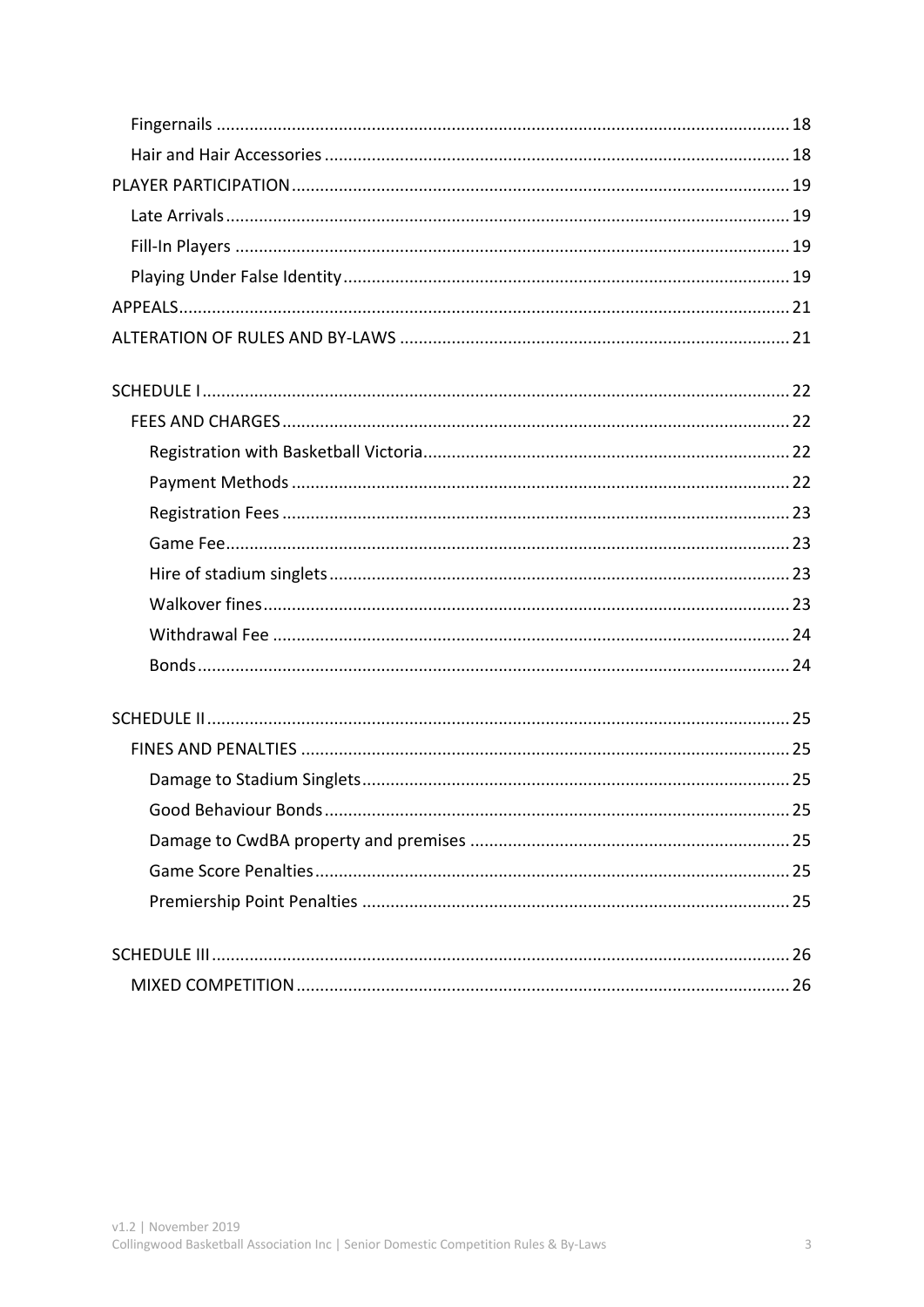# **DEFINITIONS**

#### "ASSOCIATION"; "CwdBA"

Collingwood Basketball Association Inc [ABN 75 766 486 357]

#### ORGANISER(S)

Those appointed by CwdBA to auspice the Domestic Senior competition of CwdBA including any social mixed competitions and restricted open age competitions.

#### **CLUB**

A club is any team, or set of teams, playing in the Senior Domestic Competition and which acknowledges a common organisational and financial basis and notifies this to the Association.

#### **COMMITTEE**

The Committee of Management of Collingwood Basketball Association Inc as constituted under its published Rules of Association.

#### **COMPETITION**

Any Senior Domestic competition operated by or on behalf of the Association that has no maximum age restriction except where specifically stated as a condition of entry of that competition and where minimum age restrictions apply.

#### VENUE SUPERVISOR

The person appointed by the Association to supervise the games at a particular venue at a particular time.

#### COMPETITION ADMINISTRATOR

The person appointed by CwdBA to carry out competition administrative functions including but not restricted to acceptance of registrations, fixturing, allocation of court space and appointing of staff to supervise activities.

#### **WEBSITE**

The official website of the Association www.collingwood.basketball.net.au and/or any other authorised website operated by, for, or on behalf of the Association.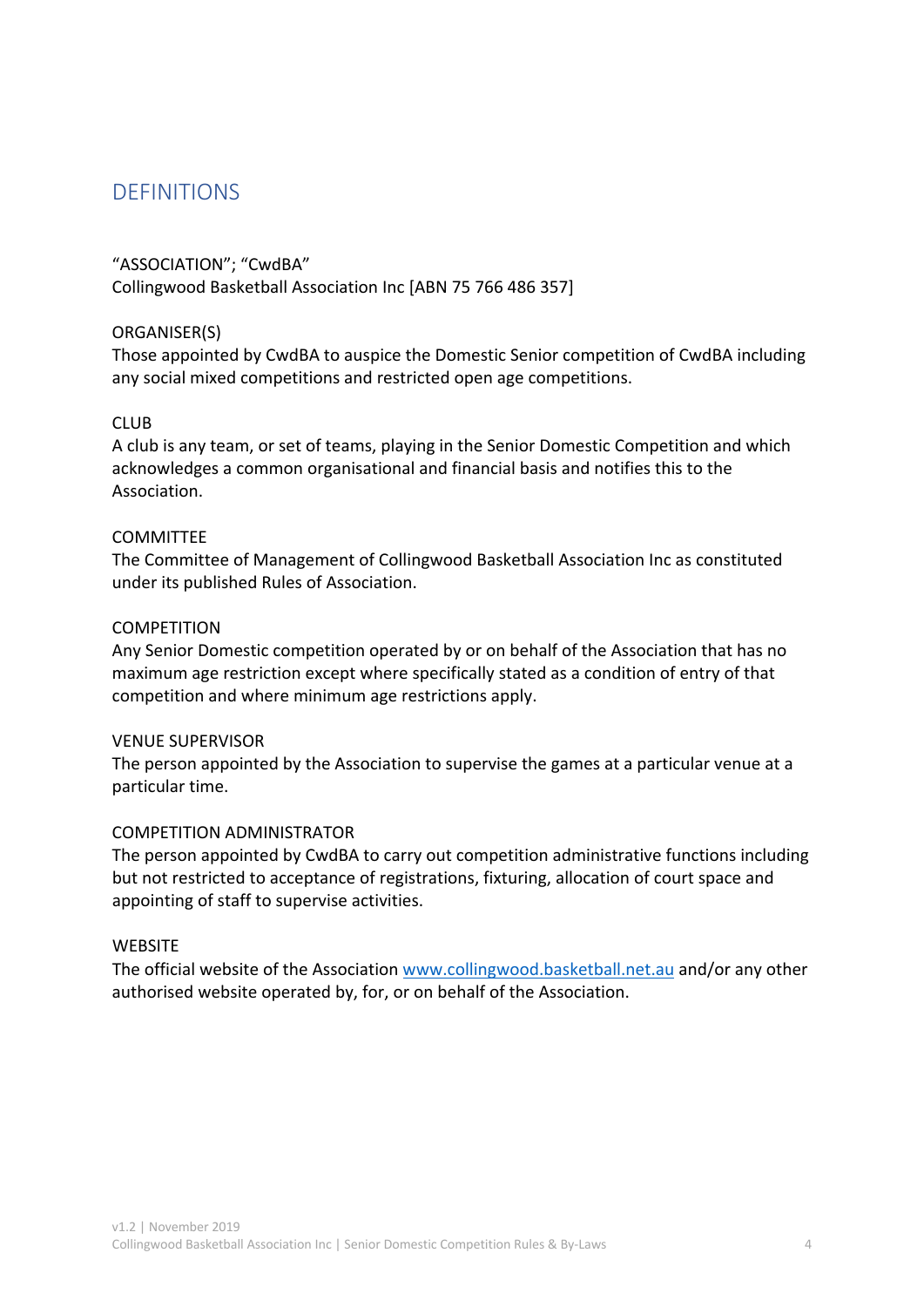# INTRODUCTION

The CwdBA Committee reserves the right to adjudicate in the best interest of basketball, on any matters not specifically covered by these Rules and By-Laws. The Committee also reserves the right to vary or set aside the application of these Rules and By-Laws in the best interests of basketball, the competition and/or the Association, or where special circumstances dictate.

The Committee and the Organisers expect all participants to abide by the relevant "Codes of Conduct" and to obey any reasonable direction given by CwdBA staff and officials.

The Association supports and abides by the By-Laws and policies published by Basketball Victoria and Basketball Australia.

The following Rules and By-Laws assume the usage of CwdBA website(s) and all applicable software relevant to the Association and the competition, including but not limited to application packages provided through SportsTG, GameHQ or other entities endorsed by Basketball Victoria or Basketball Australia.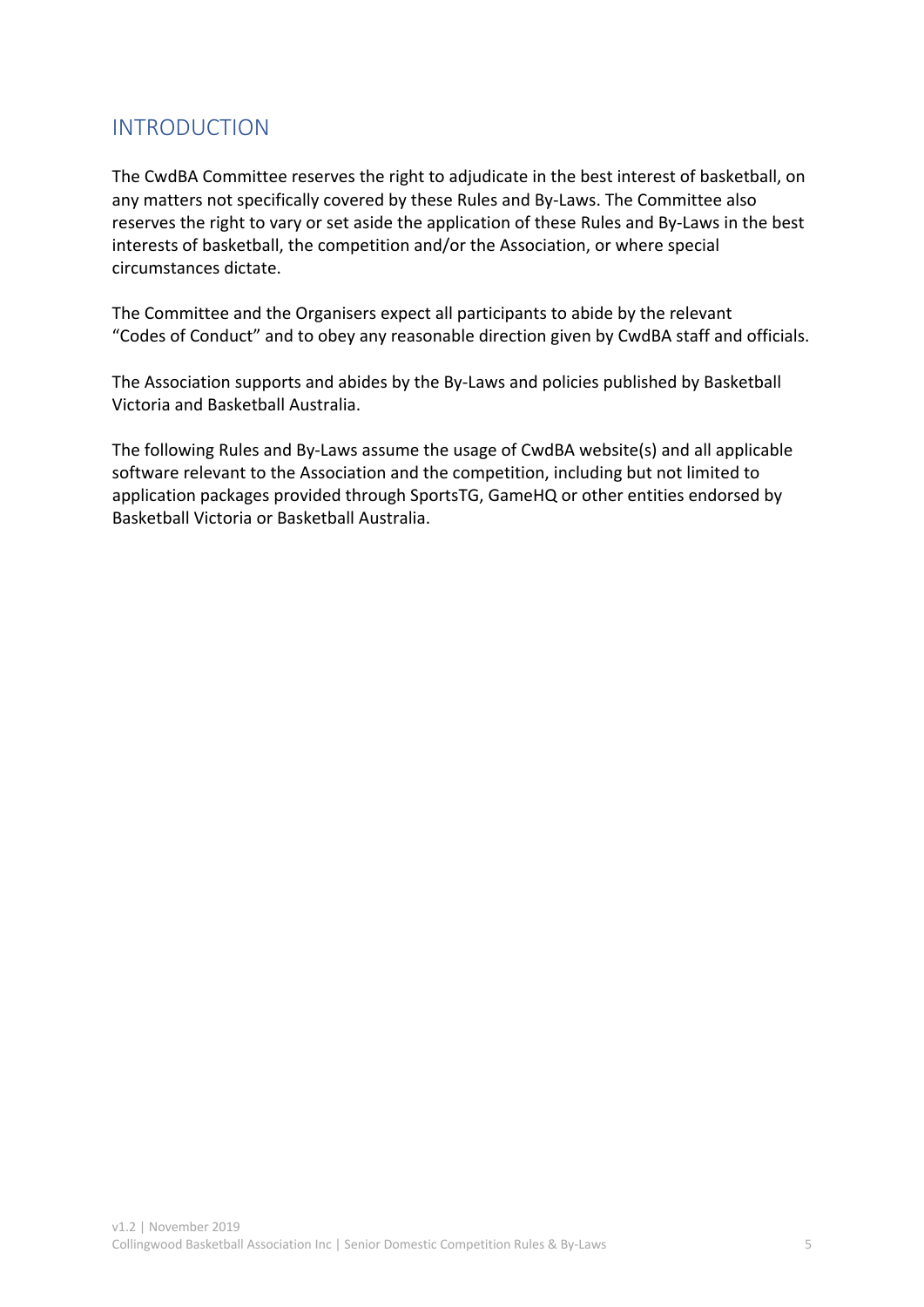# CONDUCT

CwdBA administrators and referees have the right to maintain high standards of conduct of players, officials and spectators belonging to participating clubs while at venues at which CwdBA competitions are being conducted. These standards include but are not confined to:

- No player may participate in a game while influenced by alcohol or drugs.
- No vandalism or damage is permitted to venues, fixtures, fittings or property, whether inside or outside; nor are activities likely to lead to damage permitted.
- All rules of conduct of Basketball Victoria are applicable.
- At the start of each season the designated team representative on behalf of the team will sign, either electronically or physically, an undertaking to abide by Basketball Victoria's Code of Conduct and these competition rules.
- Individuals or teams that cause property damage at any venue where competition games are played will be required to pay for repair or replacement.

To ensure such standards are met, administrators and referees are entitled to:

- Disqualify players from games and to report participants, in accordance with Basketball Victoria rules, to the designated Tribunal.
- Order that a game be discontinued, either until standards are met or as a final determination.
- Make a complaint or report to the competition organiser(s).

Competition organisers may remove premiership points after due investigation of a complaint.

If a game is discontinued through the fault of a team, that team shall not receive any points for that game, and the opposition shall receive three premiership points.

Teams are obliged to assist in seeking to keep situations under control in cases where a physical incident seems likely to occur.

### Sin Bin policy

Where a player receives a technical foul for abusing a referee, uttering obscene or offensive language, improper dissent with a referee's decision/s or commits any action which could endanger other players, spectators or equipment, he/she is required to sit out the next five minutes of playing time or whatever time remains in the game up to the five minute limit. Where a player upon returning to the court after the five minutes expires receives a second technical foul as above, he/she will be disqualified from taking any further part in the game.

A substitute player if available can be introduced into the game to replace the 'sin binned' player. If no substitute is available, the team can continue with less than the optimum number of five players.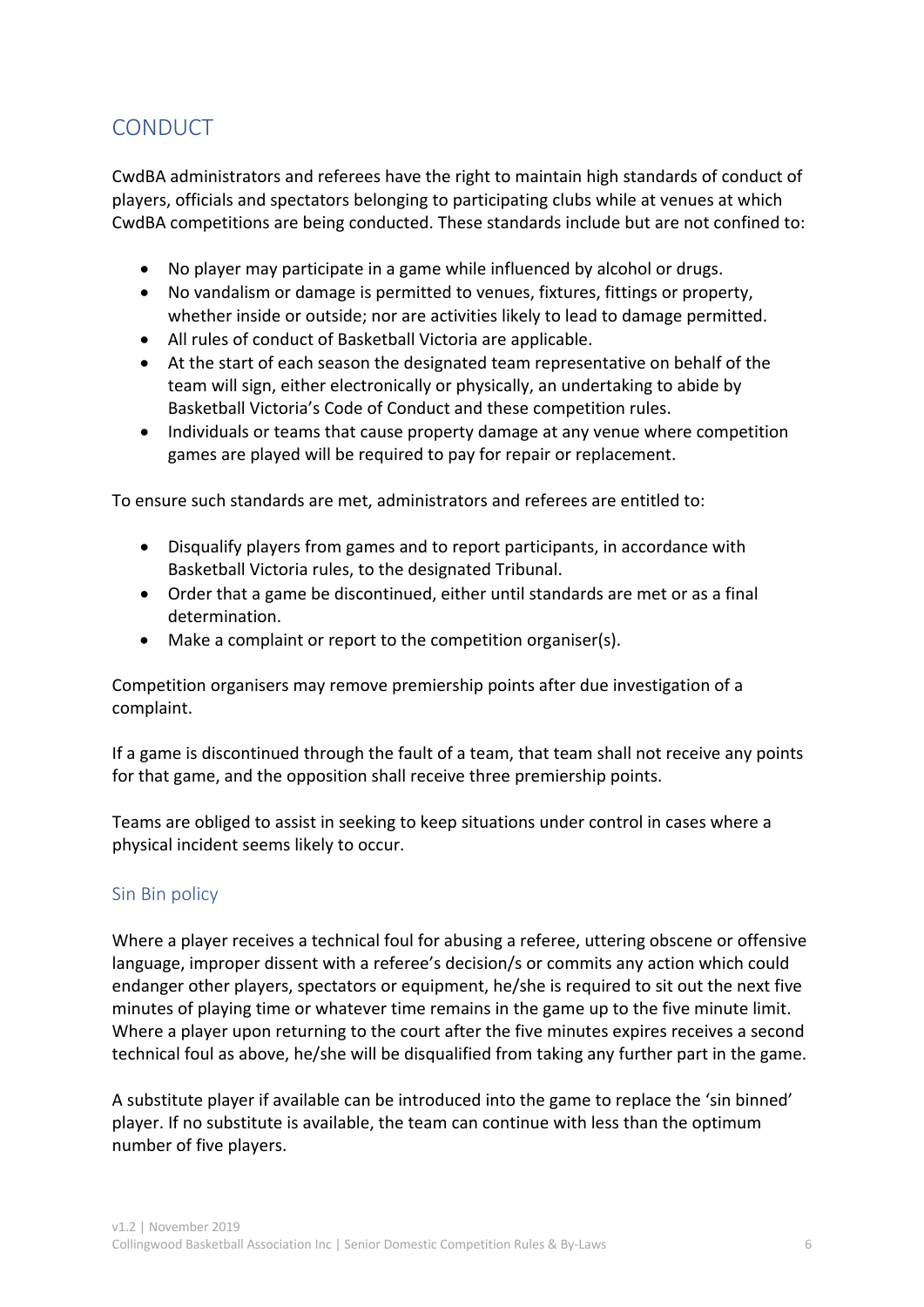# ENTRY AND REGISTRATION

Teams wishing to enter the Senior Domestic competition must register via the online registration portal directly on the Association website or as linked via social media, email or other electronic communication.

- The online registration portal will be opened on the website at least two weeks prior to the start of a season.
- Teams must register a minimum of five players on their team entry.
- Entries for mixed competitions where offered must comply with the gender conditions as outlined in Schedule III [Mixed Competition] of these Rules and By-Laws.
- Teams will be classified as "Existing" or "New"; teams classified as "New" may be requested to pay a refundable bond as outlined in Schedule I [Fees and Charges] of these Rules and By-Laws.
- Teams must make payment of the prescribed fees as specified by the competition organisers, and teams will not be fixtured until all applicable fees and charges are paid in full.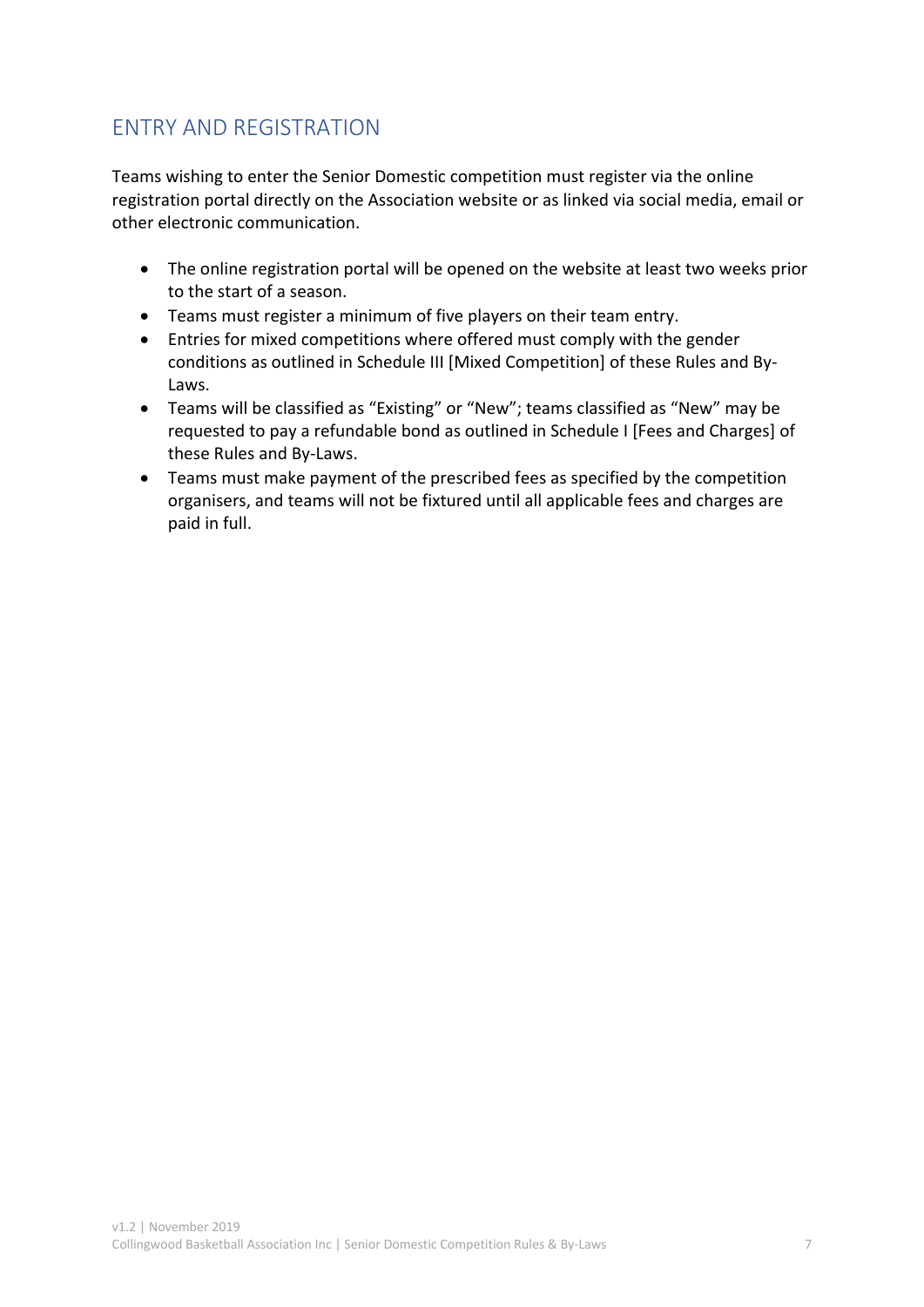# **ELIGIBILITY**

### Age eligibility

- To be eligible to play in the regular Senior Domestic competition, a player must have turned 14 by the commencement of that calendar year - however players under the age of 15 are discouraged from participation. To play regularly under the age of 15 requires written parental consent.
- To be eligible to play in an Over 30 Competition where offered, a player must have turned 30 by the commencement of the season.
- To be eligible to play in an Under 23 Competition where offered, a player must not turn 23 before the scheduled conclusion of the finals series in the season for which the team is entered.
- If different from the above, restriction of ages of players participating will be advertised on the entry form.

A team playing a person ineligible by age shall lose the first game in which such an offending player participates, or shall suffer a penalty of one premiership point if the game is lost after being played. Provided due registration information is submitted at the first game, and that such information is not deliberately misleading, no further loss of points shall take place until CwdBA informs the club concerned of the violation. After such information is provided; any further violation shall result in a loss of all premiership points for the game(s) concerned. It shall be left to the judgement of the competition organisers as to whether their opposition are granted extra premiership points.

# Finals eligibility

- To be eligible to play in the finals a player must participate in no less than 40% of the rounds of that season (including grading games).
- An unregistered player cannot accumulate any qualification for the finals until registered. If an unregistered player participates in the finals the team with the unregistered player is deemed to have lost the game.
- The Association has the right to declare a player or team ineligible for other reasons such as being unfinancial.

### Gender eligibility

Where a competition, division or grade includes a specific gender (ie Women or Men) in its designation, players who identify as that gender can register and play.

Where the competition, division or grade is designated as "Mixed" then qualification is outlined in Schedule III [Mixed Competition] of these Rules and By-Laws.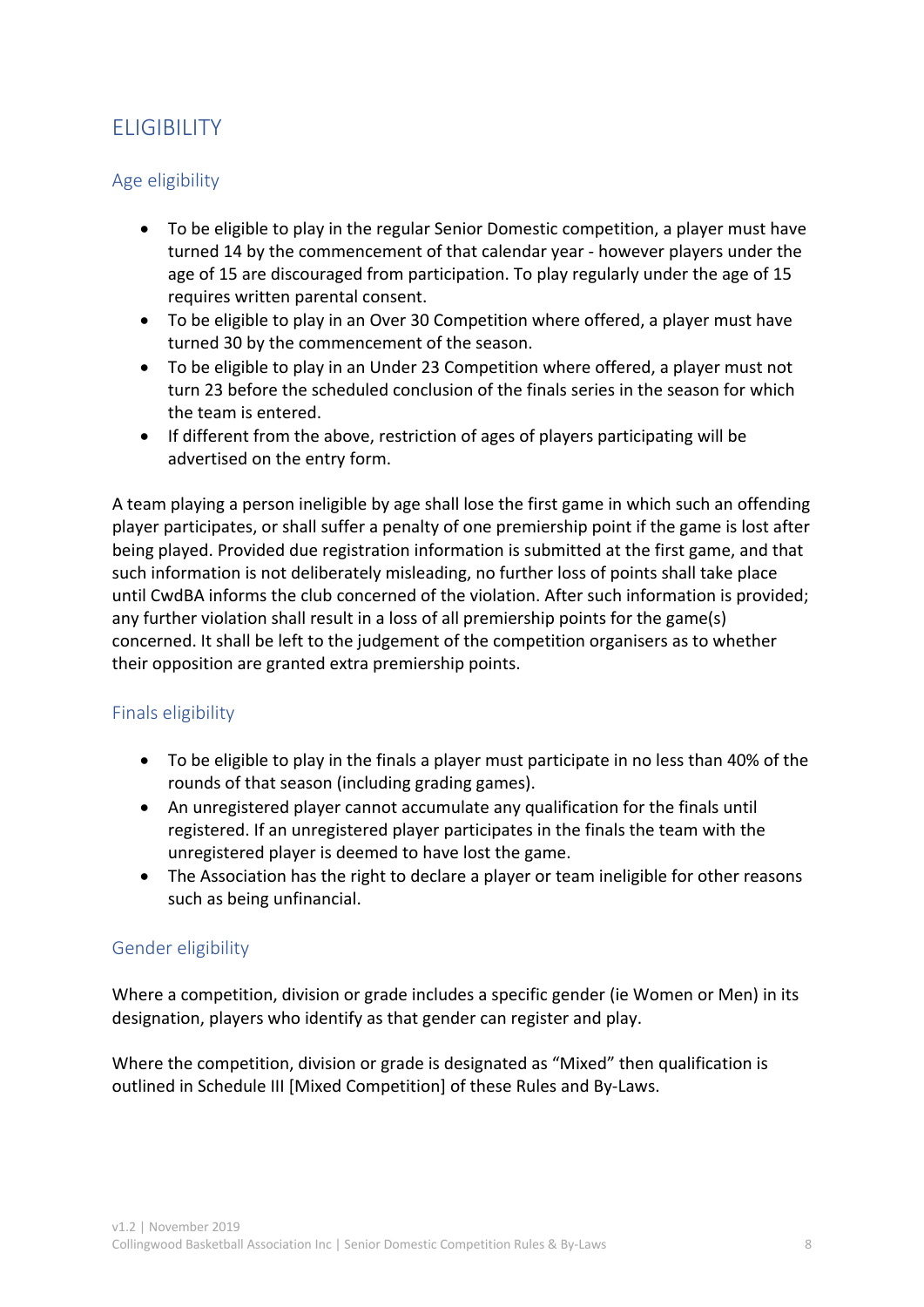# GRADING

Competitions will commence each season with a grading period of 3 rounds, which can be altered in length at the discretion of the organisers.

At the commencement of each season, teams are placed into sections in a way that ensures sections are as even and fair as possible. This placement is based on previous season performance, total team entries received, and information submitted with team registrations.

Grading decisions are made with the interests of the whole competition in mind and not necessarily resulting from requests of individual teams.

The Association reserves the right to grade or re-grade team entries to ensure fair competition. Competitions may be graded into separate divisions/sections if more teams are entered than the normal fixture can accommodate. Graded divisions/sections may be played as separate fixtures or as a single fixture with separate finals for each division/section at the discretion of the Association.

Promotion and/or relegation of teams will be at the discretion of the competition organisers with final decisions in case of dispute being adjudicated by the Committee.

# FINALS SYSTEM

The Finals System each season shall be as determined by the Organisers. The order of qualifying teams is determined first by premiership points and then among teams with an equal number of premiership points, by overall percentage calculated as:

% = (points for)  $\div$  (points against) x 100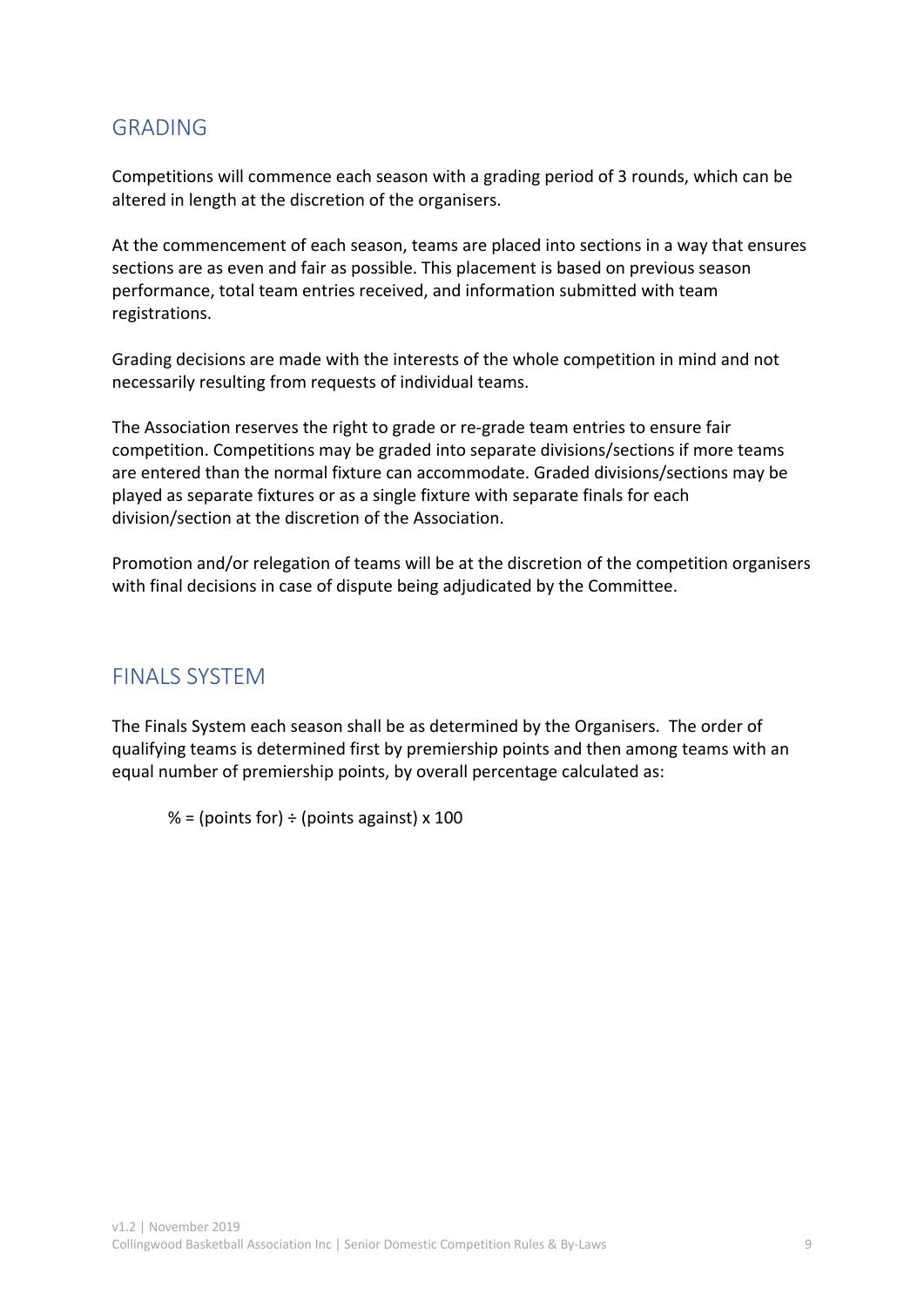# GAME AND FIXTURE DISRUPTIONS

### Late Starts

The game clock will be started at the published time in accordance with the competition fixture. If the previous match has run late, the game clock will be started as soon as possible after the completion of the previous match.

The game officials are required to give a verbal warning to teams to be ready to play.

Late start penalty is 1 point per minute or part thereof, awarded to the opposing team that has the required minimum number of players (4) to start.

### **Walkovers**

A game may commence when a team has a minimum of four (4) players present. A walkover occurs when one or both teams fail to take the court with the required minimum number of players and 10 minutes has elapsed on the time clock.

Teams are expected to make every reasonable effort to avoid forfeiting a scheduled game; including all possible options as noted under the Fill In player provisions in these Rules and By-Laws. When a walkover is unavoidable, the team delegate must notify the Organisers as soon as is reasonably practicable; ideally at least one weeks' notice is requested, and an absolute minimum of 24hrs is expected. Once notification of a walkover has been provided, it cannot be revoked.

Teams giving two or more walkovers may be disqualified from the competition at the discretion of the Organisers.

A team giving a walkover shall incur a fine as set out in Schedule I [Fees and Charges] of these Rules and By-Laws. This walkover fine must be paid no later than half time of the next fixtured game.

A team whose walkover fine is not paid by such time shall not receive any premiership points for that next fixtured game. The non-offending team will be awarded a 20-0 victory with all registered players credited as having played for finals qualification purposes. The offending team will be awarded no competition points and no player will be credited as having played.

Teams may avoid a walkover by playing an ineligible player or players. A full team fee must be paid to avoid a walkover. The game shall be played as a normal game with both teams paying game fees. The non-offending team will be awarded a 20-0 victory with all registered players credited as having played for finals qualification purposes. The offending team will be awarded no competition points and no player will be credited as having played.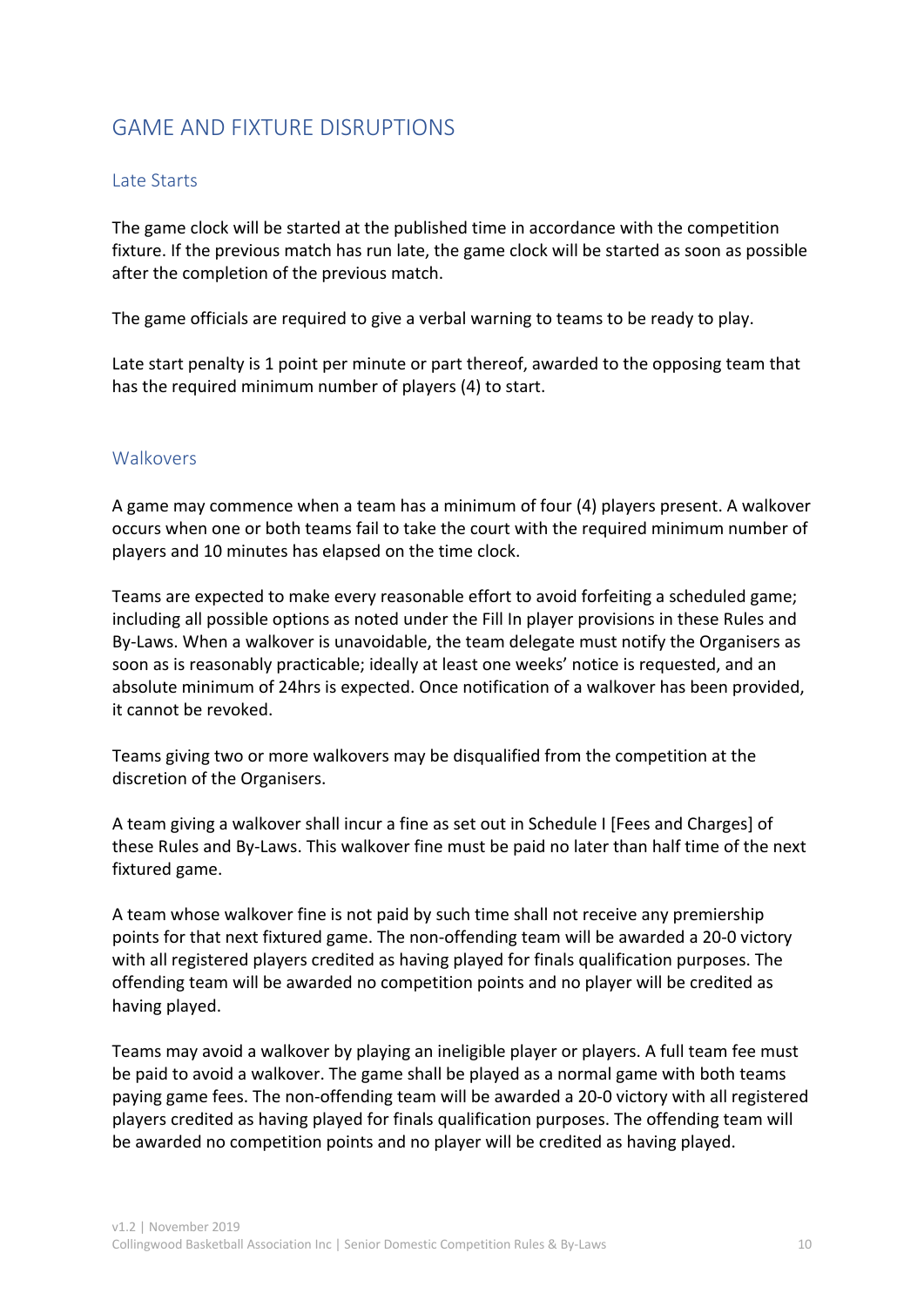In the case of a walkover by both teams i.e. 'double walkover' the result of the game shall be a double forfeit. A final game score of  $0 - 0$  will be recorded and no players will be credited as having played. Both teams will be required to pay the applicable walkover fine.

If a scratch match with referee or referee is played, then full game fee applies for that team.

# Cancellation, abandonment and shortening of games

The Venue Supervisor can cancel a game if conditions are such as to create danger to players or risk to the venue and its equipment. The Venue Supervisor may also order a delay in a game or a shortening of a game to no less than an aggregate of 25 minutes if circumstances require (eg to meet deadlines for closing a venue, to make up for a long delay created by court conditions or injury). Referees and teams may make application for delay, shortening or cancellation but the decision-making authority is the Venue Supervisor.

Games which are cancelled or abandoned before or during the first half shall be declared 2- 2 draws, subject to appeal, with all registered players credited as having played for finals qualification;

If a game is abandoned at half-time or during the second half, the game score stands as the final result.

50% of the game fee will be refunded for any circumstances whereby a game is abandoned either during the game or before it has commenced, except where the abandonment is due to unacceptable conduct of players or spectators.

In the event of an injury the referees will stop the game however the game clock will continue to run in accordance with the applicable timing regulations. If the injured player cannot be safely moved off the court the game is deemed abandoned if it cannot be resumed before the conclusion of the allocated time.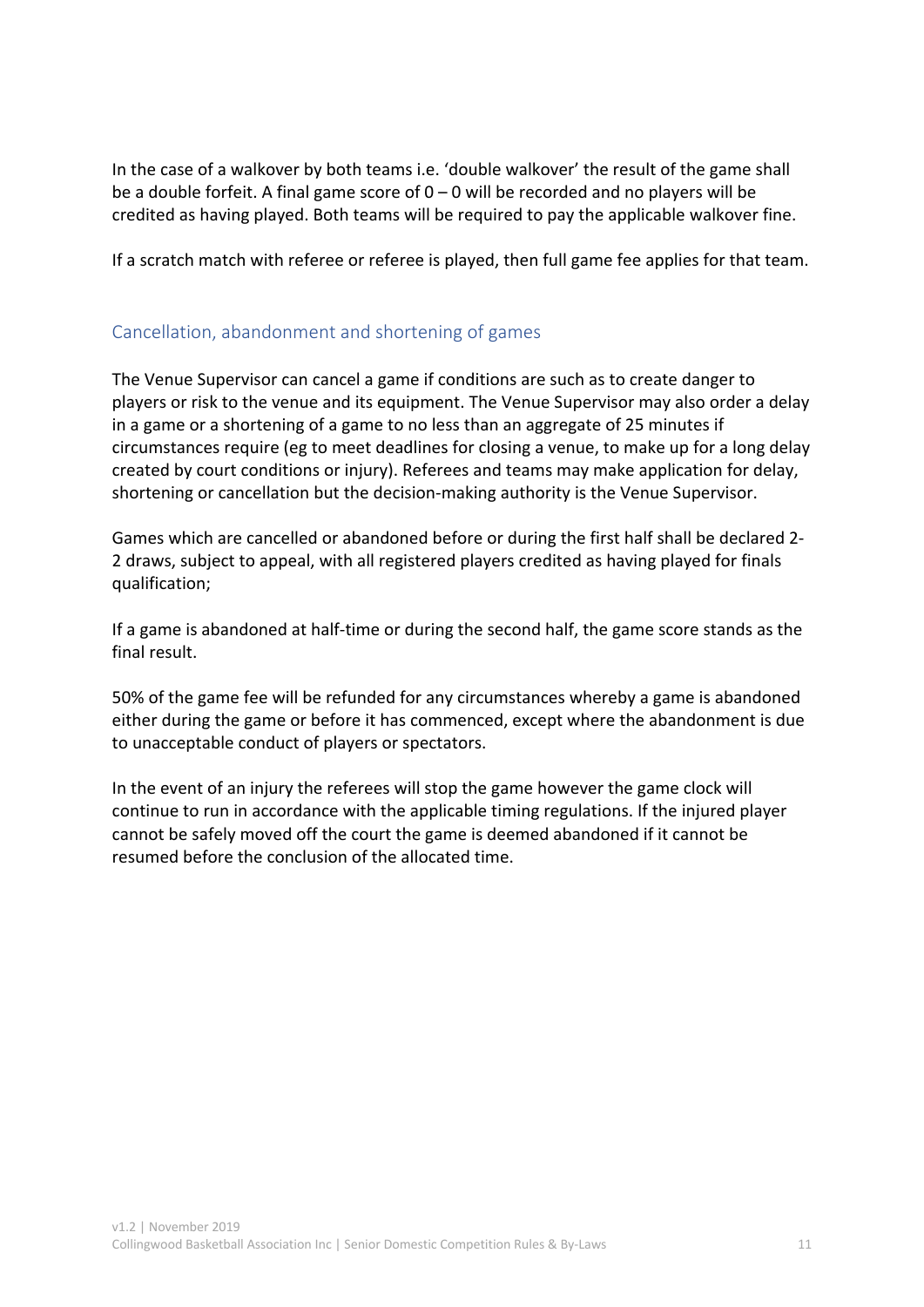# GAME RULES

All games are conducted in accordance with the FIBA Official Basketball Rules except where modified by these Rules and By -Laws.

### Grading & Regular Season Games

- Games are scheduled on a 45-minute timeslot
- Teams are allocated a 2-minute warm-up.
- Games are played in two halves.
- Each half is 19 minutes in length.
- Half time interval is 2 minutes.
- Clock stops on all whistles in the final minute of the second half but only when the score difference between the teams is 10 points or less.
- Each team is permitted a maximum of 2 timeouts per game
- Clock does not stop during timeouts.
- Timeouts are not permitted during the last two minutes of the first half.
- Timeouts during the last two (2) minutes of the game can only be taken to allow the requesting team to advance the ball to their front court according to FIBA rules, upon which the game then immediately continues. Teams may not return to their benches.
- The 24 Second (Shot Clock) Rule does not apply unless specified.
- The result of drawn games stands in the grading and regular season games.
- The 'Sin Bin' policy applies as outlined in the 'Conduct' section of these Rules and By-Laws.

### Finals Games

Finals games are played under regular season timing and match regulations except for the following amendments:

- Games are scheduled on extended timeslots of 50 or 60 minutes.
- Each team is permitted a maximum of three (3) timeouts per game with a maximum of two (2) timeouts per half.
- Clock stops on all time-outs.

Drawn games in finals are followed by an interval of one minute then one or more three (3) minute overtime periods as required to achieve a win/loss, with maximum of one (1) time out in total per team.

- Clock stops on all whistles in the final 1 minute of overtime.
- Team and player fouls carry over into each overtime period.
- Teams continue to play in the same direction as the second half.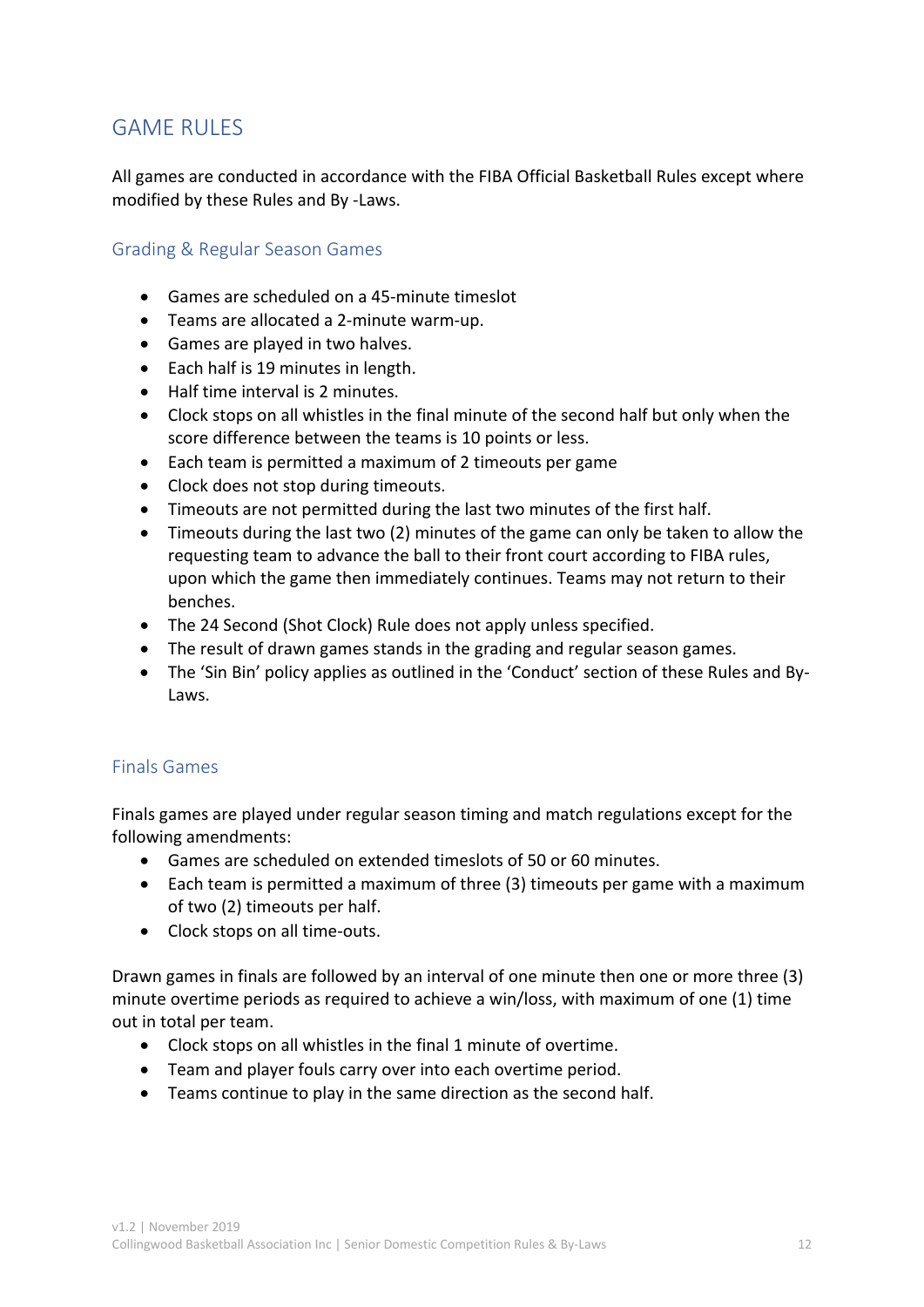### Premiership points allocation

WIN = 3 points DRAW = 2 points  $LOSS = 1$  point BYE = 3 points WALKOVER / FORFEIT GIVEN = 0 points WALKOVER / FORFEIT RECEIVED = 3 points and score to be  $20 - 0$ 

• In grading rounds the allocation of points for wins draws and byes may be varied at the discretion of the Organisers.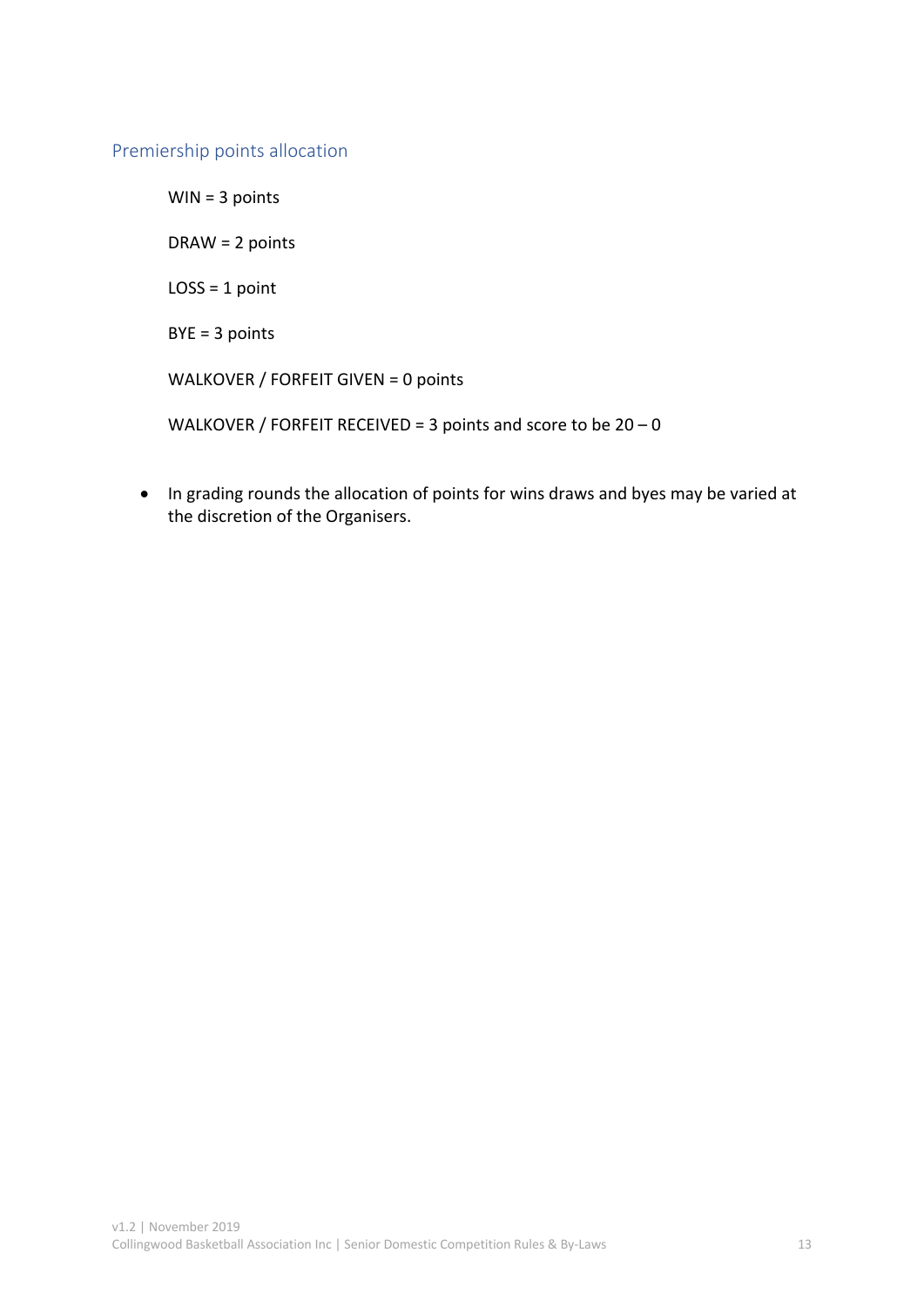# SCORING

### Electronic Scoring

Games are primarily scored using electronic devices located on each score bench, with installed software typically but not necessarily limited to "Stadium Scoring" or "Courtside" as supplied by SportsTG.

Players whose names are not visible on the electronic devices are unregistered by definition, so they must register themselves using the applicable online registration form or directly into the scoring system before the match commences.

#### Paper Scoresheets

Where technical difficulties prevent the use of the electronic scoring system, or any other reason deemed appropriate by the Venue Supervisor, paper scoresheets may be used. Teams are required to ensure that the following basic information is clearly written in the appropriate areas:

- Team name
- Player first name or initial, and family name
- Player number

Failure to clearly write all the above information may result in players not being credited towards finals eligibility. CwdBA will manually enter only the final result of each game; individual player statistics will not be entered.

Unregistered players will not be credited from paper scoresheets as having played unless they register online by 10:00am the following day.

### Provision of Scorer

Both teams must supply a competent scorer for their game prior to the game commencing and then for the entire game. A competent scorer is able to operate the electronic scoring system and/or the scoreboard controls throughout the game. Penalty for not supplying a competent scorer is 6 points, awarded to the opposing team that has supplied a competent scorer.

In the case of only one team supplying a scorer, that scorer is entitled to be the sole scorer for the game and no scoring disputes can be based upon that fact.

A coach participating in the game must not act as scorer. Similarly, a scorer must not act as a coach while scoring.

In the case of neither team supplying a scorer, a player from each team will be permitted to score. If both teams have only five players, the game will commence with four players from each side.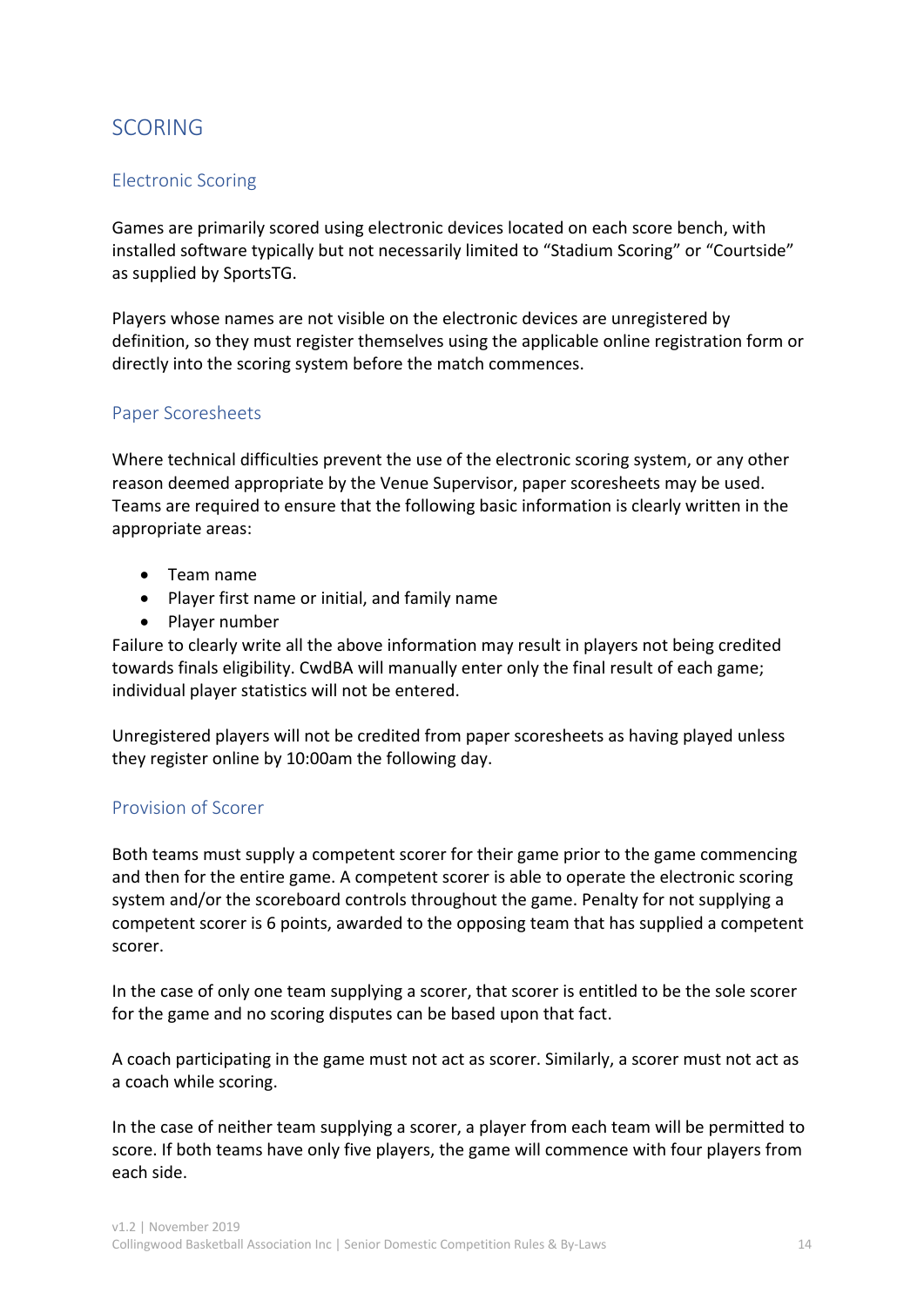# GAME OFFICIALS AND SUPERVISORS

The Association will appoint a Venue Supervisor and game officials (referees) to all venues. CwdBA will endeavour to have two qualified referees and the Venue Supervisor available for all games, however the following circumstances may be present under normal operating procedures:

- Single/solo referee appointed to a game
- Venue Supervisor also appointed as a game official
- Trainee/green shirt referees appointed to games
- Referee coach or advisor present for referee education & development

Any of the above noted circumstances does not constitute a right for reduced game fees or refund of game fees.

Penalty points for incorrect uniform, late start and/or non-provision of scorer are to be added by the game referee to the scoring system prior to verifying the score record at half time.

It is the right and responsibility of the game referee to apply relevant penalty points, and it is the right of the scorer(s) or team representatives to remind the referee/s to do so, however the referee/s cannot be held further responsible if potential penalties are not applied through oversight or omission.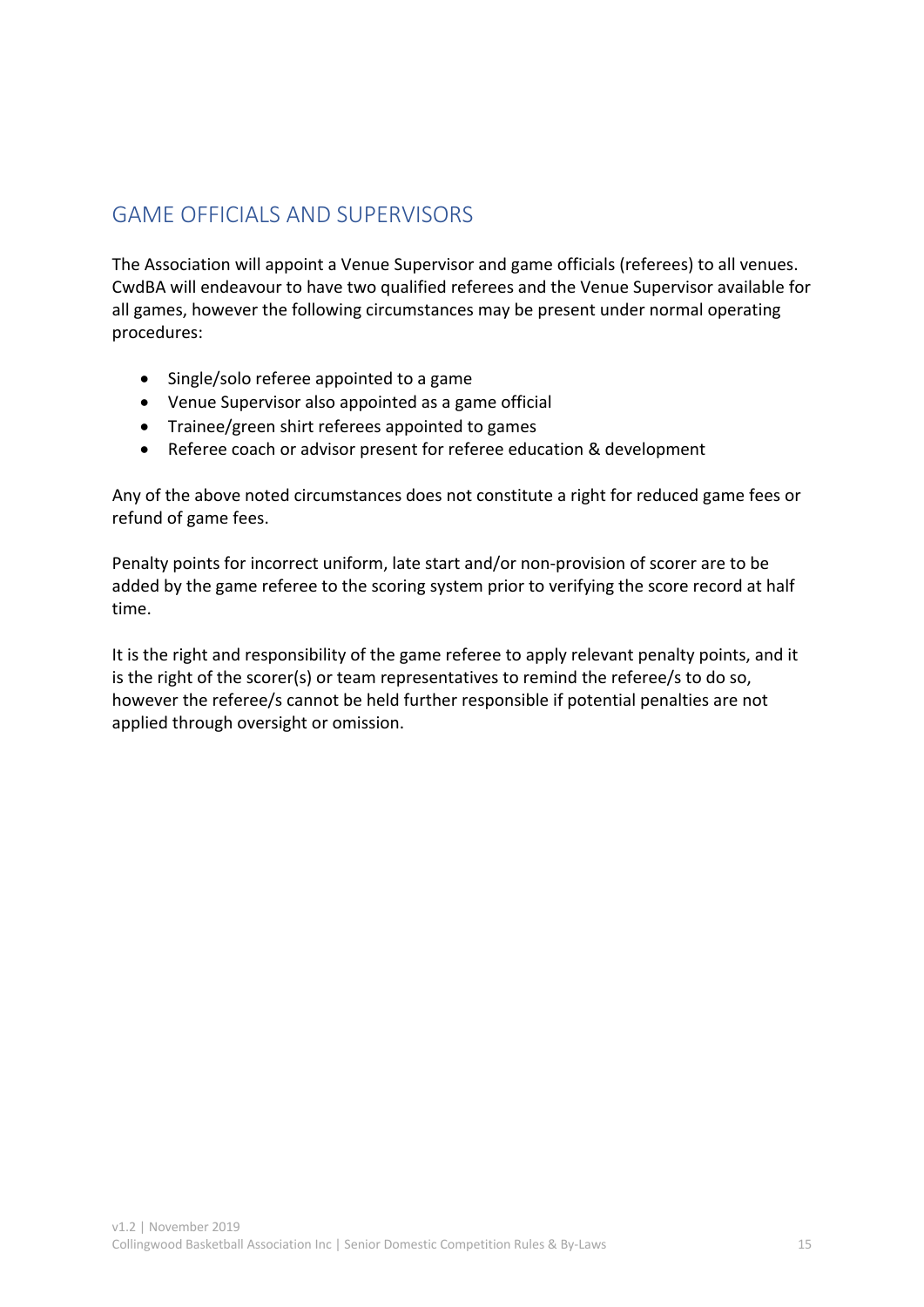# UNIFORMS, EQUIPMENT AND ACCESSORIES

### Team Uniform

All teams are required to provide their own uniform, comprising of basketball-style singlet ("singlet", alternatively called "top" or "jersey") and shorts.

- Singlets must be uniformly coloured in the same dominant colour, and legally numbered front and back.
- Shorts must be uniformly coloured. Different shades of a colour are considered to be different colours eg black, navy blue and royal blue are all considered different colours.

Each team must register the colours of their uniform on the CwdBA registration form when entering the competition. The colours registered shall be the dominant colour of the singlets and the dominant colour of the shorts. These registered colours together comprise the registered uniform.

### Specification of Uniforms

The uniform of the players must comply with the Official FIBA Basketball Rules with the following additions and/or exemptions:

- Compression garments may be worn under shorts and/or singlets
- Shorts may not have cuffs, pockets, belts, buckles, or external drawstring. Taped pockets are not acceptable.
- Numbers 0, 00 and 1 to 99 are permitted
- Use of club or association uniforms by teams must have written consent from that club or association or have been expressly entered as a team by that club or association
- Teams may not register or use official Collingwood All Stars uniforms for the above purpose
- Singlets should be tucked into shorts, enforced at the referees' discretion
- Socks can be any length and any colour
- Shorts may be replaced by full-length garments only for notified medical conditions or mandated religious requirements.

### Condition of Uniforms

Players who have faded or damaged singlet or shorts, indistinct or damaged numbers, or generally poorly maintained uniforms may be warned by the referee supervisor. The warning will be noted in the venue supervisor's report.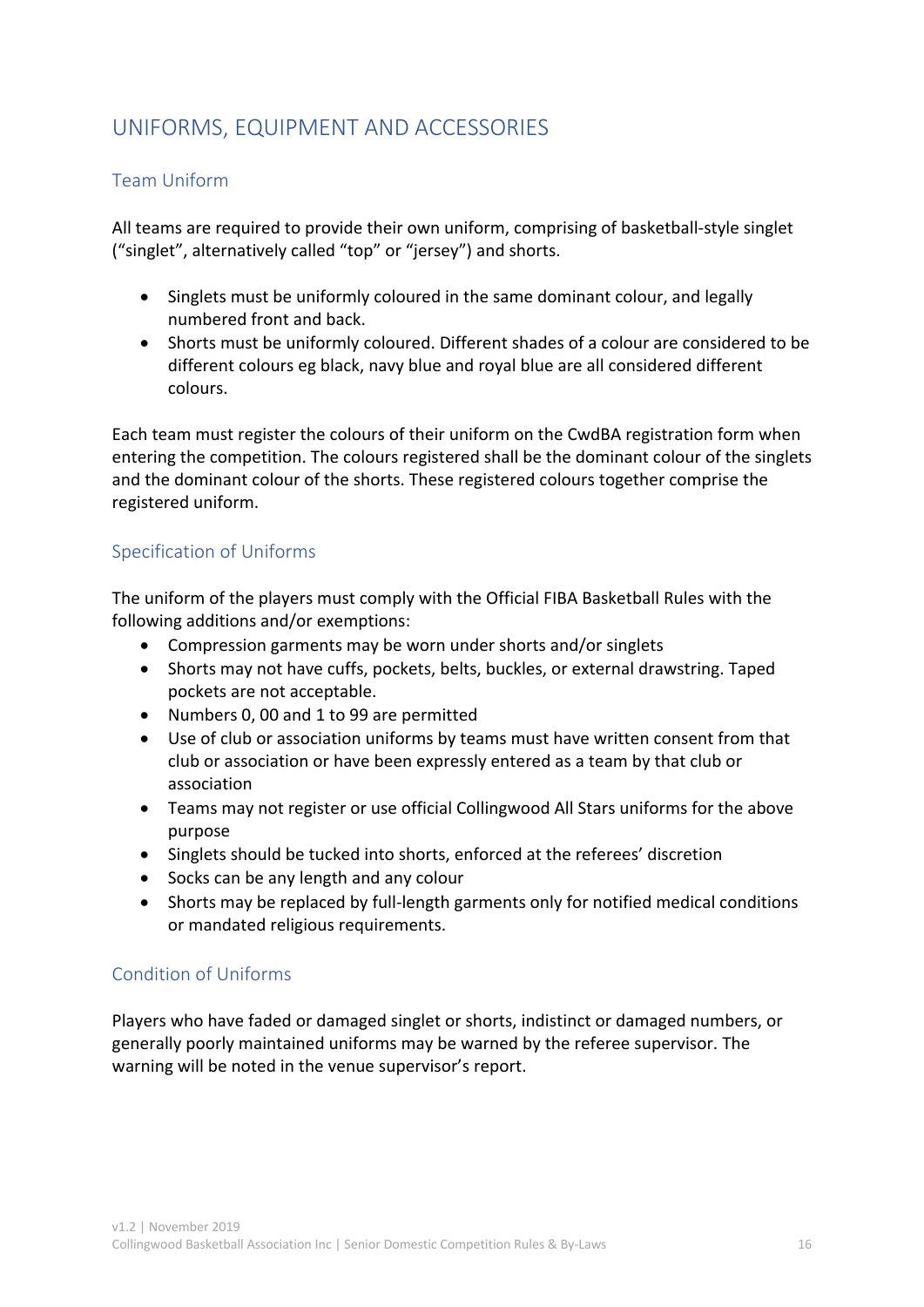#### Incorrect Uniform

Players who are not clothed in the registered uniform singlet are not permitted to take the court. The team may borrow or hire singlets to avoid a forfeit, however regulation shorts must be provided by teams for all players.

Players who are not clothed in the registered uniform shorts may be permitted to play at the discretion of the venue supervisor or the senior officiating referee, but a penalty score as set out in Schedule II [Fines and Penalties] shall be awarded to the opposing team. The penalty is not applied in grading games.

Disputes regarding incorrect uniforms are to be directed to the venue supervisor on duty in the first instance. The decision by the supervisor on duty stands for that game and the organiser's decision pertains thereafter.

The Venue Supervisor or designated game officials may determine that incorrect uniform requirements may be relaxed during grading games.

### Clash of Uniform Colours

Where a clash of uniform colours occurs, the second named team on the fixture and on the electronic scoring system (thus nominally the away team) must wear alternate colour singlets.

It is the responsibility of the away team (second named) to ensure there is not a colour clash when arriving, and to make every reasonable attempt to get changed before the scheduled commencement of the match.

### Use/Hire of Stadium Singlets

Stadium singlets are available to hire at all venues when one or more players are unable to take the court due to incorrect uniform, or where a colour clash occurs and the away team does not have alternative singlets. When stadium-supplied singlets are in use they must be worn by all players on the team. All players must supply their own shorts.

Teams hiring stadium singlets may be requested to leave a security deposit with the Venue Supervisor when collecting the singlets. The deposit may consist of keys, money, wallet, mobile phone or purse or any other item of value, which will be returned only when the issued stadium singlets are returned.

If the stadium singlets are returned in damaged condition (eg ripped), or if any of the singlets are missing, the team will be required to cover the cost of replacement.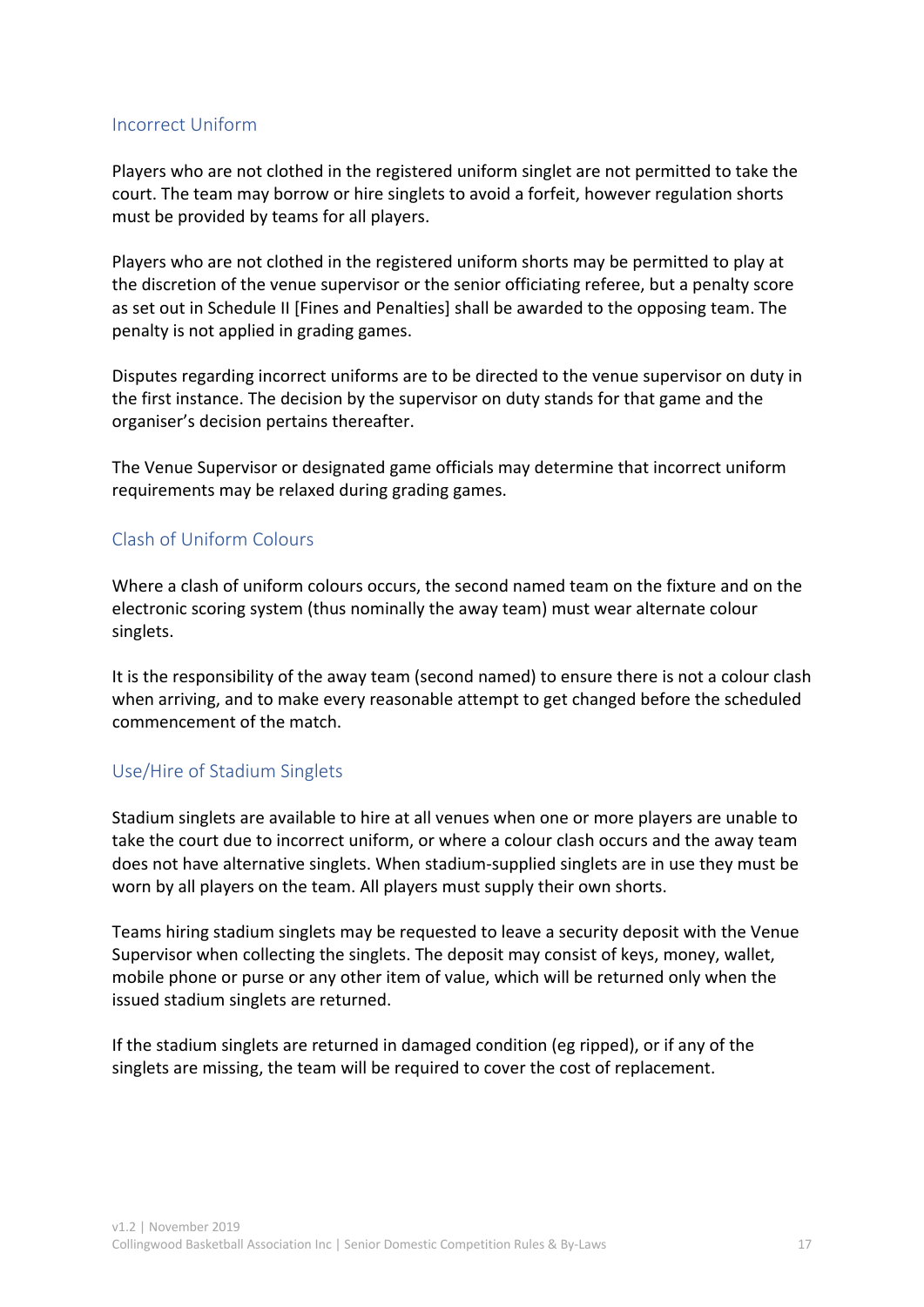### Prohibited Items

Players must not wear equipment (objects) that may cause injury to other players. All players must comply with the FIBA Official Basketball Rules unless an exemption is specified in these By-Laws.

Referees must not permit any player to wear objects that may cause injury to other players.

Players wearing shorts with pockets (even if they are turned inside out) or zips, jewellery of any kind other than a flat wedding band, or fingernails that protrude past the tip of the finger will not be permitted to take the court.

If a player claims that a particular item cannot be removed, it must be suitably covered (i.e. with medical tape) to the satisfaction of the referees.

#### Jewellery

All items of jewellery that can be removed must be removed. Items of jewellery that cannot be removed may be worn so long as they are adequately padded so as not to create a danger for other players.

The referee/s in conjunction with the supervisor shall be responsible for deciding if an item of jewellery has been adequately padded. If the padding is not considered adequate, the player may not take the court. The decision of the officials will be final.

### Fingernails

The referee may inspect the fingernails of all players prior to the commencement of each match.

Players with fingernails that are not closely cut must do any of the following before taking the court:

- Cut and file their fingernails;
- Cover the nails with approved soft nail or cloth tape; or
- Wear approved gloves (eg netball gloves).

#### Hair and Hair Accessories

In general, hair accessories are not to be worn. The game referee(s) at their discretion will interpret this rule.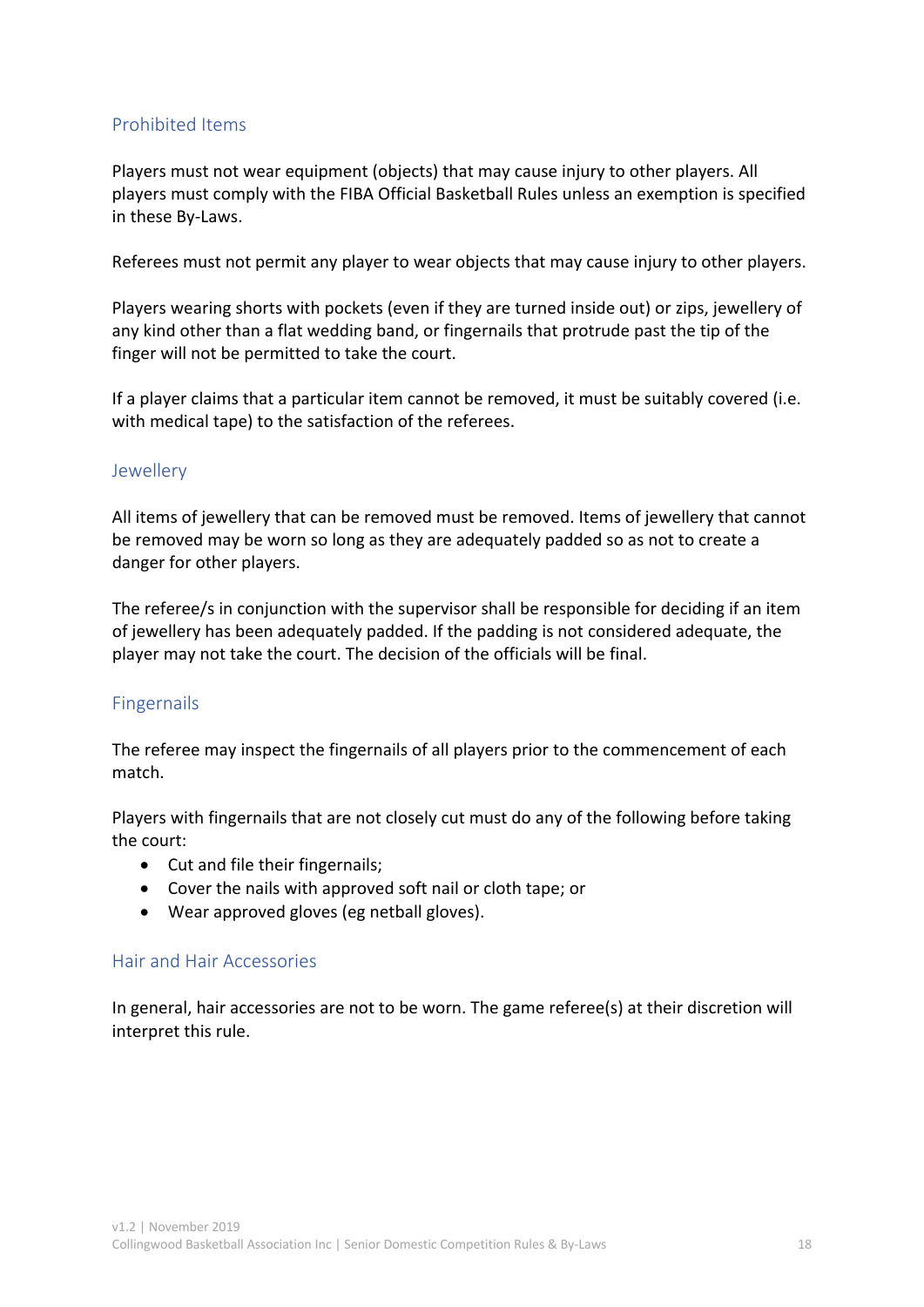# PLAYER PARTICIPATION

### Late Arrivals

Players can be added to the scoresheet/electronic scoring device and take the court at any stage of a game after being beckoned by a referee. If the player is not registered, they must wait until a break in the game (i.e. half time or time out) to register by adding themselves to the scoresheet/electronic scoring device.

### Fill-In Players

Teams are permitted to obtain fill-in players to have up to six (6) players available for a single game. A player is deemed a "fill-in" if they are registered in the current season at CwdBA with another team. Fill-in players may participate subject to the following conditions:

- Cannot participate if the team already has more than six (6) players available.
- If a sixth registered player arrives, the fill in player must be removed from the game and cannot return to the court.
- Must be from an equal or lower grade and must be eligible under the same gender rules.
- Must not play under a false identity.

An individual player can fill in with another team for a maximum of two (2) games per season. If the player fills in for a third game with that team, they become officially recognised as a bona fide member of that team and cannot return to their original team.

Players are not deemed fill-ins if:

- They are not registered with any team in the current season at CwdBA these players would be deemed new player registrations
- They currently play on a different day of CwdBA competition these players would be deemed multiple registrations
- They are currently registered at another basketball association these players would be deemed new player registrations.

Being a fill- in player does not exempt that player from applicable registration or game fees with that team or club.

### Playing Under False Identity

Any player found to be playing under a false identity may have any or all of the following sanctions imposed:

- Each game where the infringement has occurred becomes a 20-0 forfeited loss
- The individual reported under Basketball Victoria's Tribunal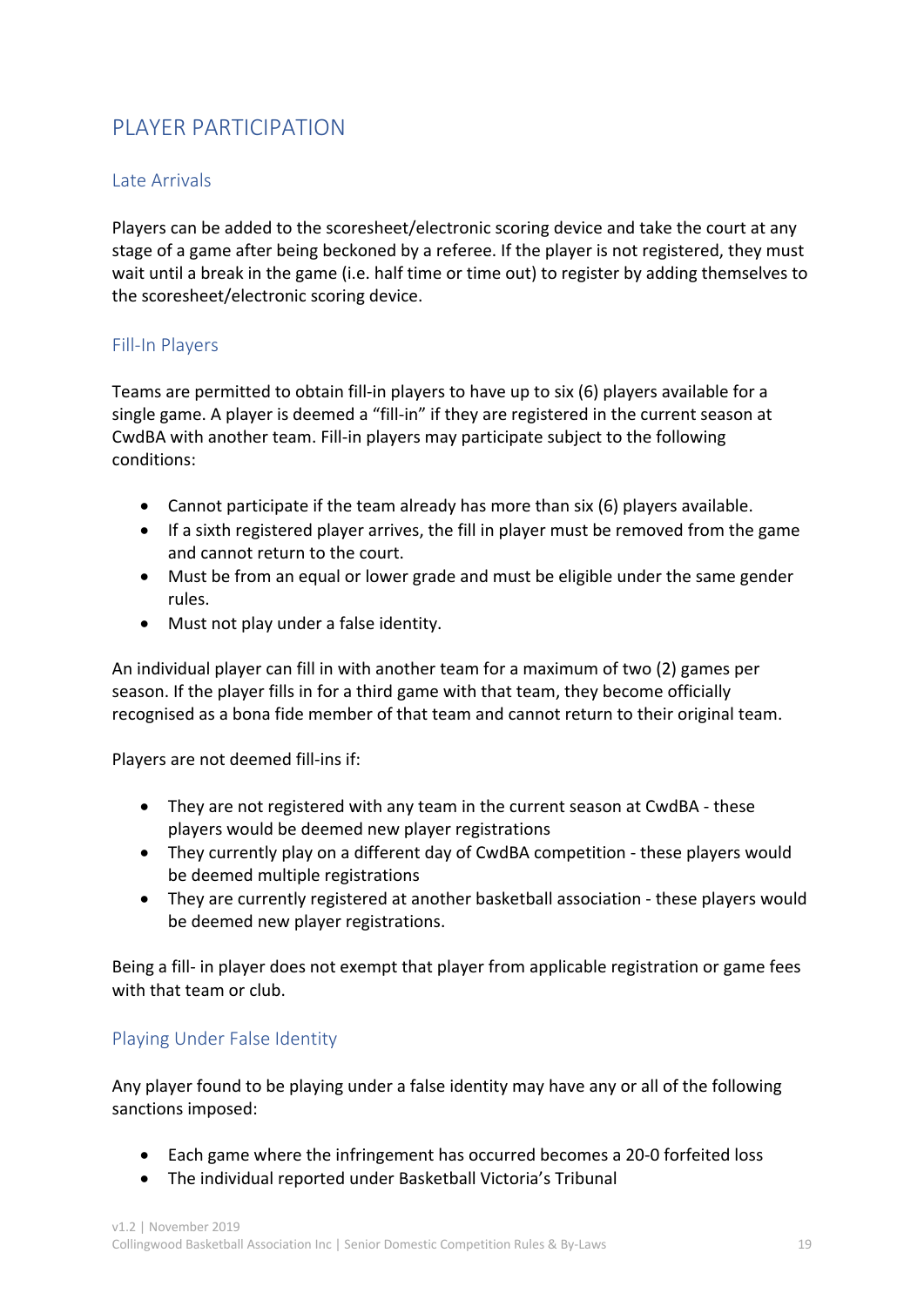- The team reported under Basketball Victoria's Tribunal
- Player and/or team placed on a good behaviour bond

Playing under a false identity due to ignorance or issues with player registration procedures will not be considered grounds for appeal.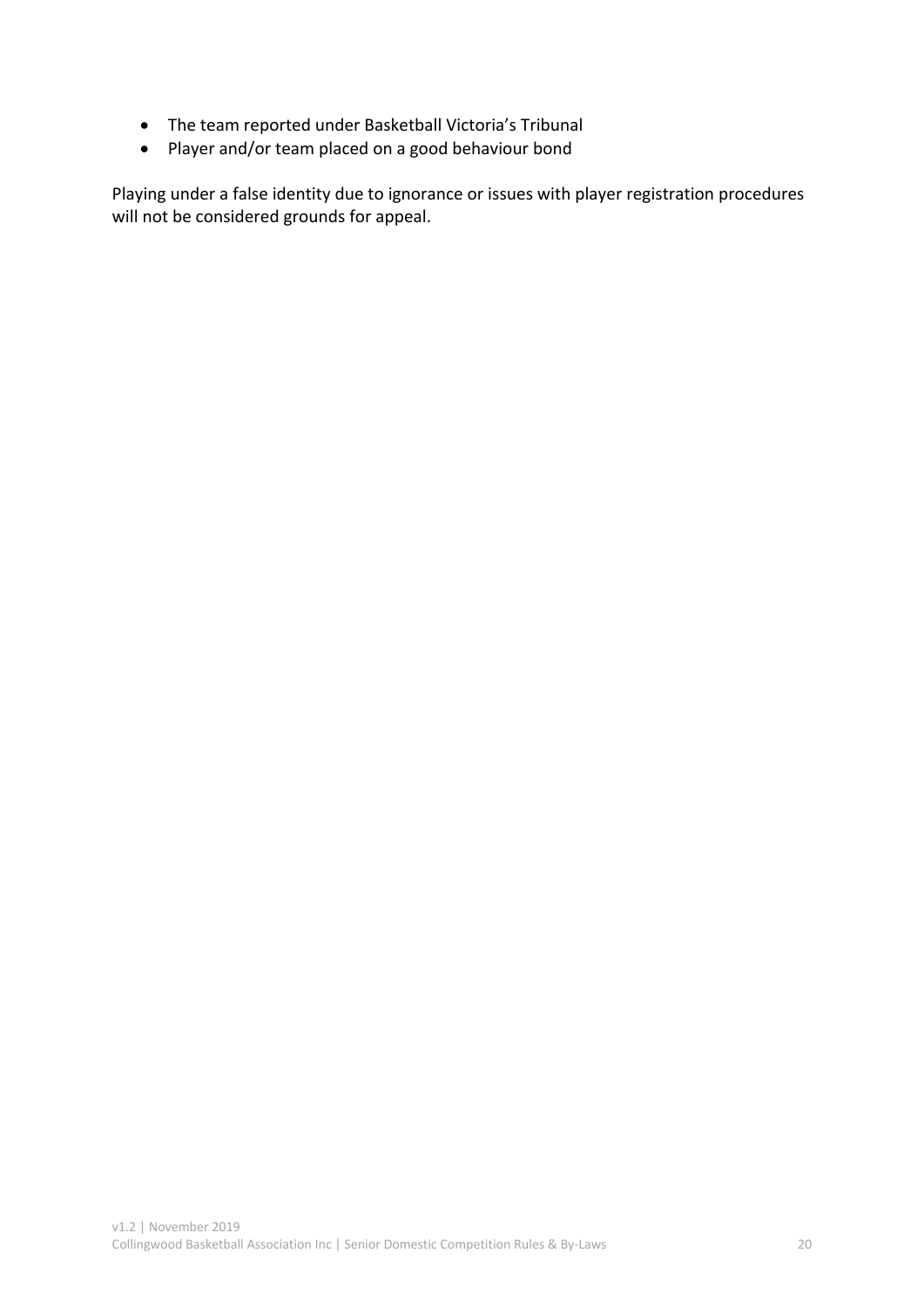# APPEALS

Appeals must reach the Competition Organiser within five days of the time the team or player concerned could be expected reasonably to know of the matter about which the appeal is to be made.

The determination of appeals shall be by an ad hoc committee of three who do not have any involvement in any participating team. Membership of the ad hoc committee will comprise one person who is the competition organiser or his/her nominee, one other person who is a member of CwdBA as defined under the Rules of Association and one person who is a member of or is a nominee of the CwdBA Committee.

At an appeal hearing all interested parties shall be entitled to representation.

# ALTERATION OF RULES AND BY-LAWS

These Rules and By-Laws may be amended from time to time by the Organisers in conjunction with Committee nominees. Amendments may be administrative or substantive.

Administrative amendments are those that do not alter the purpose, framework or legal obligations of the competition. They include changes to accommodate mandatory requirements by entities external to CwdBA, or changes to improve operational efficiency.

Substantive amendments affect the scope or intent of the Rules and By-Laws. They must be ratified by Resolution of the CwdBA Committee at its next meeting following the amendments being announced and prior to the amendments being implemented.

Amendments whether administrative or substantive will only come into effect for the next season. Amendments must be announced prior to and also as part of the registration process for the next season.

Substantive changes in scope or intent to these Rules and By-Laws must be flagged to current and known future teams and/or players. The Association at its discretion may choose to canvas or survey current teams and/or players about proposed amendments.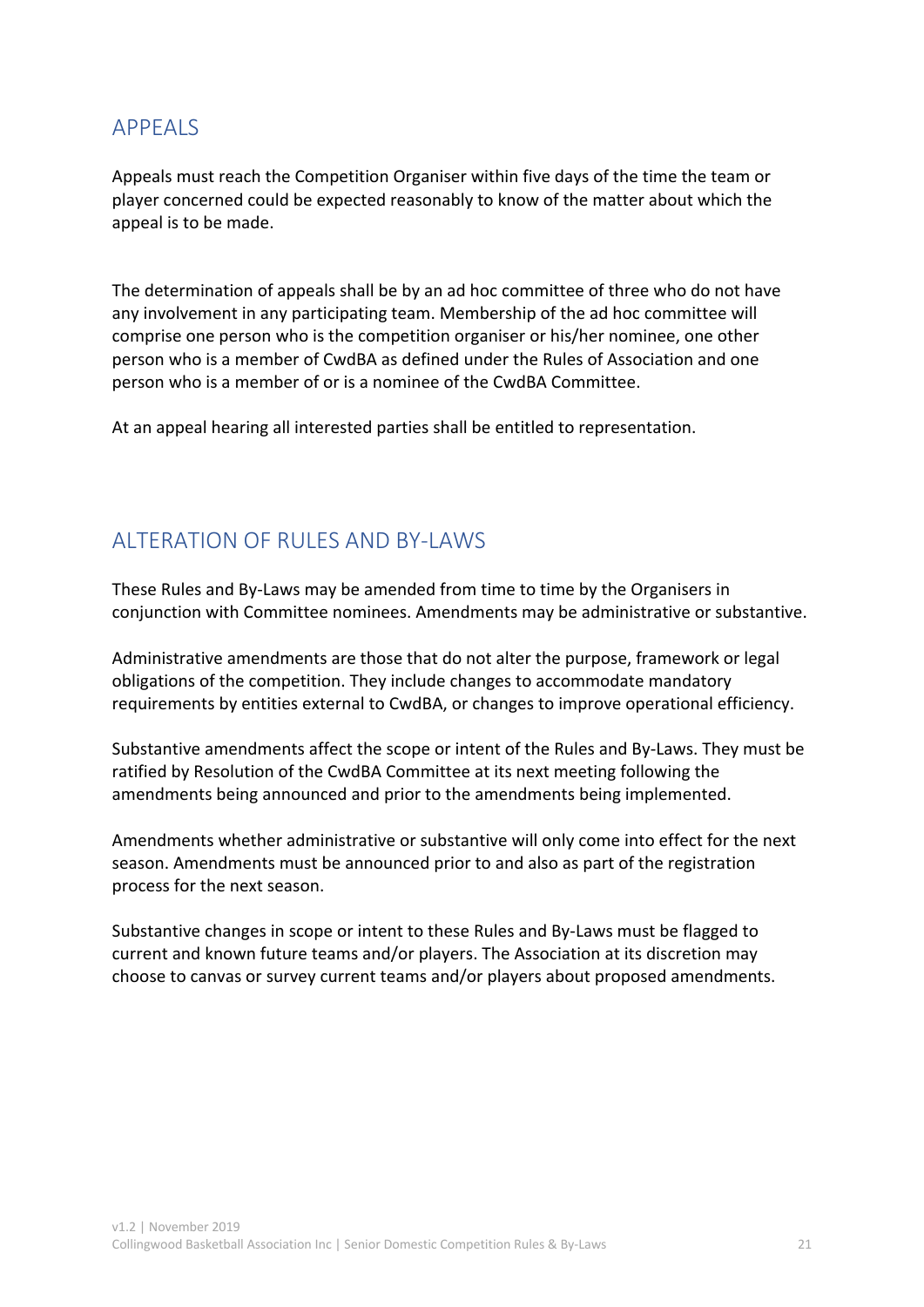# SCHEDULE I

# FEES AND CHARGES

The following fees are applicable to all regular CwdBA domestic competitions (ie two seasons per year). Fees are reviewed and may be adjusted each season and included with each season's registration information.

If a scheduled competition is scheduled to be significantly shortened or lengthened from the regular season length, the registration fee may be varied from that shown in this schedule.

#### Registration with Basketball Victoria

Players who register and pay the fees in this Schedule are automatically registered with Basketball Victoria as a component of the fees. This registration provides:

- Professional Indemnity & Public Liability insurance
- Personal Player insurance
- Affiliation with Basketball Victoria and Basketball Australia
- Opportunity to participate in all BV sanctioned events and competitions
- Opportunity to participate in education, training, seminars, courses & clinics
- Participation and eligibility for state team / development programs
- Administrative and technical support for their local association

Insurances mentioned above do not include property insurance, which is the responsibility of the individual.

Basketball Victoria will be moving to individual players needing to register directly with Basketball Victoria's GameHQ system – this will affect the quantum of the Association's currently inclusive fees.

#### Payment Methods

CwdBA operates a cashless system for registration fees, paid via online registration. There are no door entry fees for the Senior Domestic Competition at any venue. Game fees are normally paid per game via EFTPOS (preferably) or cash, or in other instalments according to each season's payment schedule, except where upfront whole-season payment is requested by the team and/or offered by the Organisers.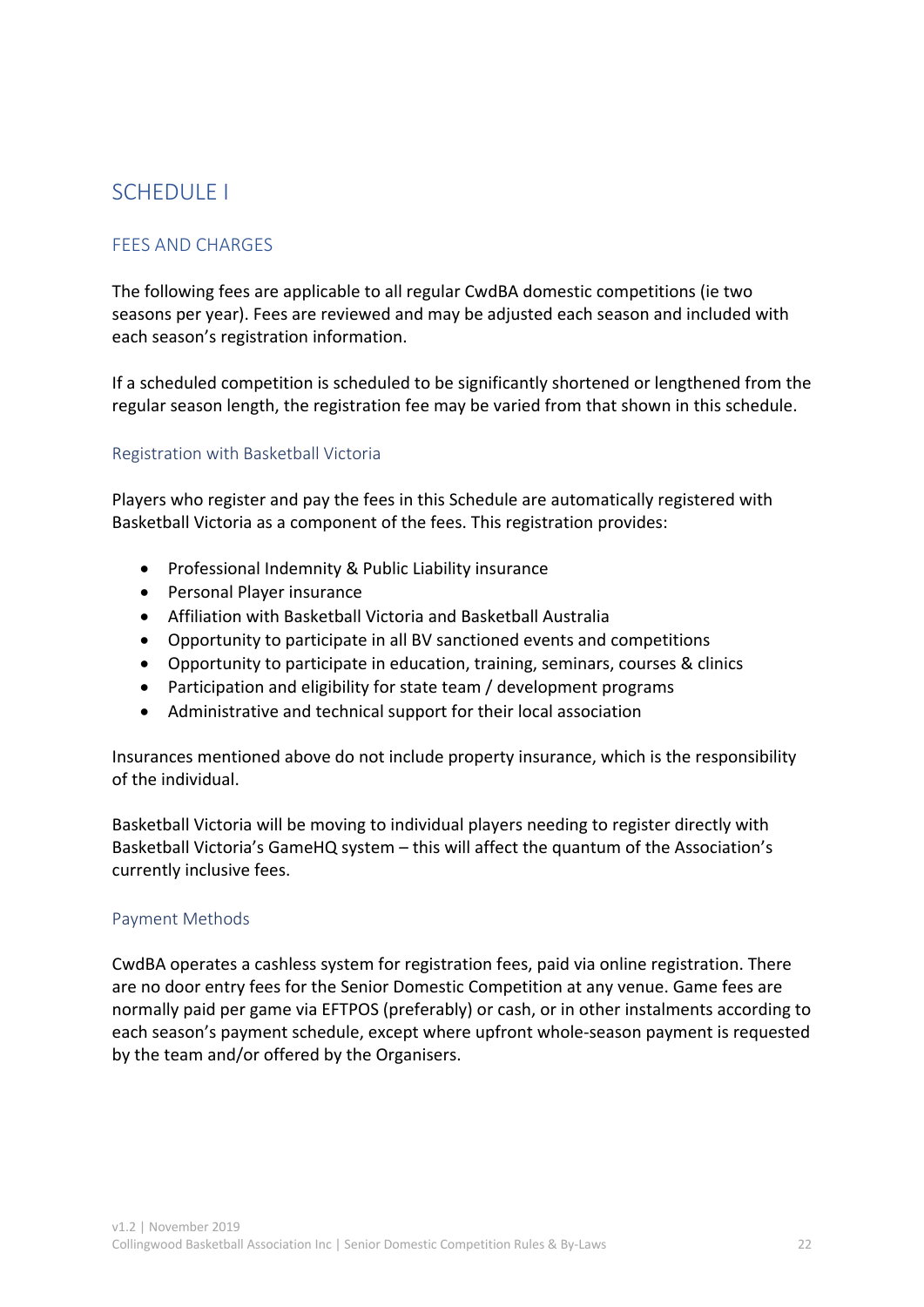#### Registration Fees

All Teams **\$170**

Bond **\$150** (payable by new teams for their first season)

NOTE the registration fee may be waived by the Organisers for the inaugural season of a competition

Late entries may incur a late fee surcharge.

Registration fees and bonds are payable during the online registration process.

#### Game Fee

#### **\$70** per team per game

Game fee is payable to the Venue Supervisor prior to start of game using EFTPOS (preferably) or cash, unless prepaid online.

Hire of stadium singlets

**\$15** per set per game

Hire charge is payable to the Venue Supervisor prior to start of game, using EFTPOS Preferably) or cash.

#### Walkover fines

Forfeiting matches is disruptive to competitions, and teams have a reasonable expectation to play all scheduled matches. Teams forfeiting matches are required to notify CwdBA as soon as is reasonably possible.

|  | 24hr+ notification | \$100 |
|--|--------------------|-------|
|--|--------------------|-------|

• Less than 24hrs notice **\$130**

Notifications received outside of usual business operating periods are not considered received until confirmation has been acknowledged. Notice periods are inclusive of CwdBA management capacity to reply, and contact / confirmation of the walkover with opposing teams.

Fines noted above are inclusive of the applicable game fees. Teams receiving a walkover will have a credit and/or refund applied if they have already paid the applicable game fee, unless a refereed scratch match has been played.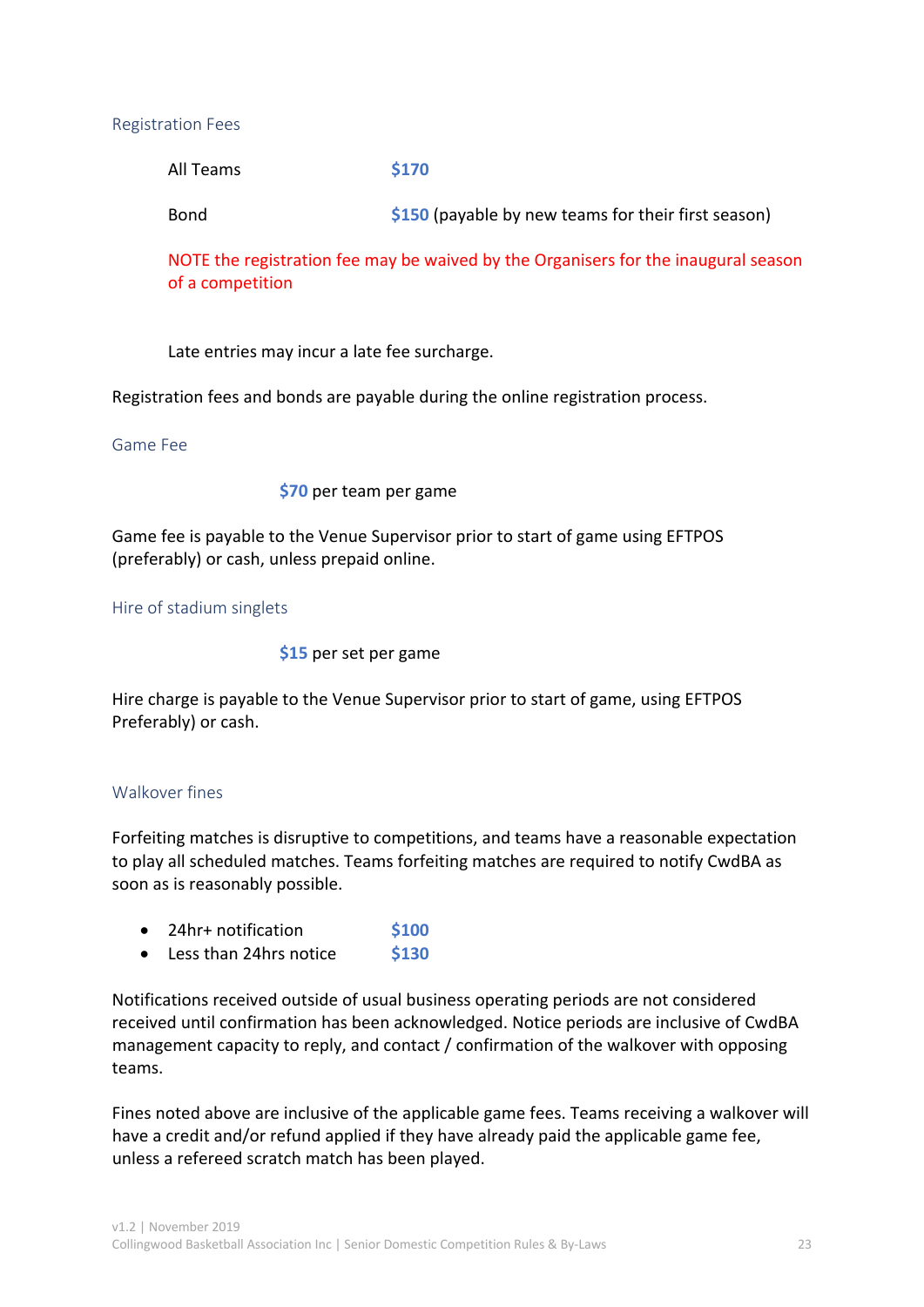#### Withdrawal Fee

Teams are expected to play through the complete season schedule as per the season calendar. Should a team not be able to fulfil their competition schedule, including finals, for any reason they must contact the competitions coordinator immediately.

Withdrawing from competitions has a significant impact on venues, administration and the integrity of those competitions. The following fee is applicable to teams that withdraw after fixtures have been released:

Withdrawal fee **\$150**

#### Bonds

New teams may be required to pay a bond when registering the team online. The bond will normally be held for the duration the team's participation in CwdBA competitions.

Existing teams may be levied for any increase in the scheduled fee or the entire amount of the bond, if a bond is not held against the team.

#### *Forfeiture of Bond*

A team will forfeit their bond if:

- The team withdraws from the competition after the fixtures (including grading and finals) have been prepared;
- The team is disqualified for any reason;
- A request for a refund of the bond is not received within twelve (12) months of the end of the season in which the team last participated.

#### *Refund of Bond*

When a team against which a bond is held does not enter the following CwdBA Senior Domestic competition season, the team is entitled to a refund of their bond. Requests for refund of the bond must be made in writing addressed to the Competition Administrator and be sent by the team contact as recorded on the team's last team entry.

Bond refunds will be credited direct to the team's nominated bank account or credit card. The amount returned to the team will be the full amount paid, less any deduction for any outstanding amounts due to CwdBA by way of fines (e.g. forfeits or withdrawal payment within the season of competition).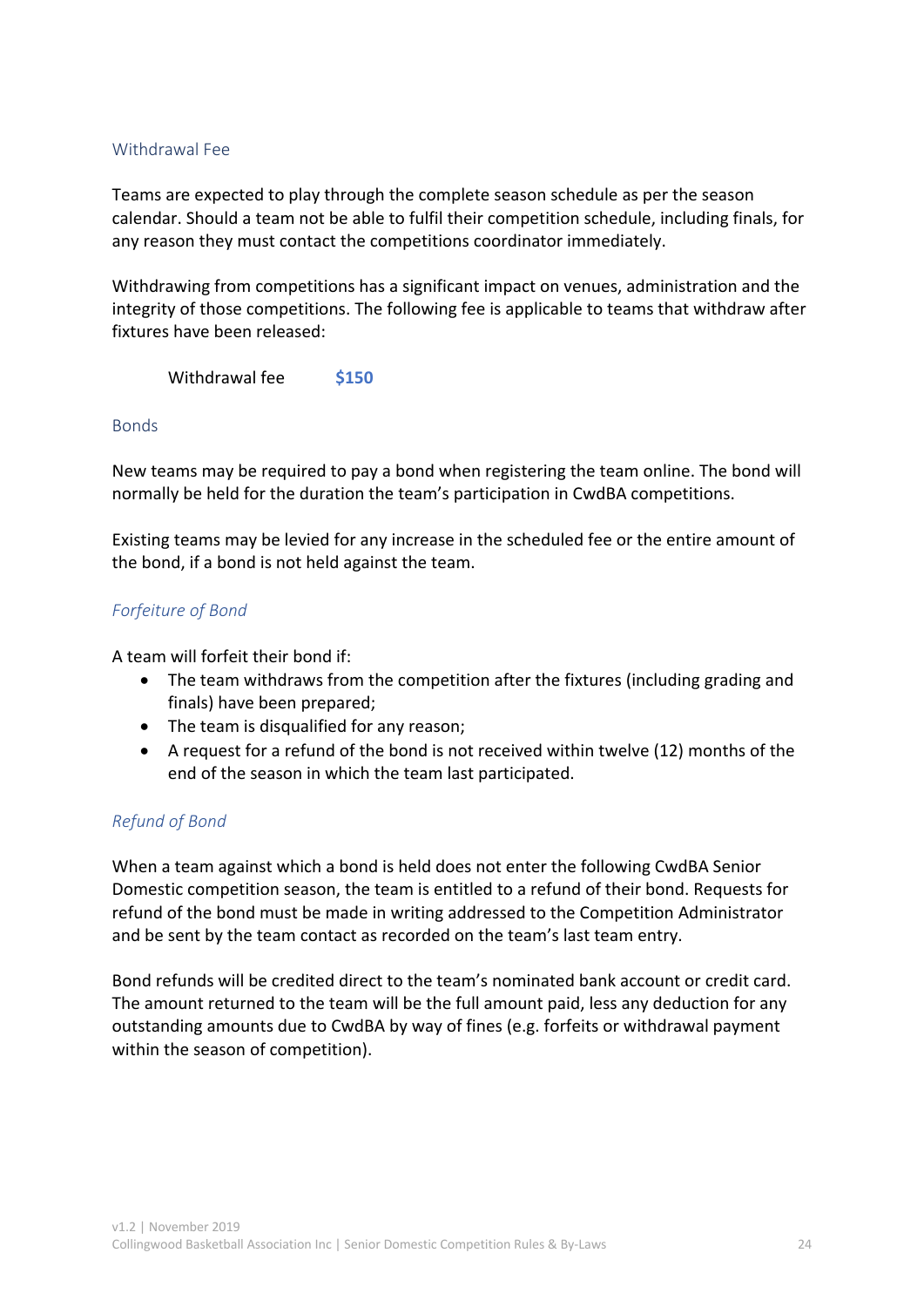# SCHEDULE II

#### FINES AND PENALTIES

The following fees and penalties are applicable, but not limited, for CwdBA competitions. Fees are reviewed and adjusted accordingly each season:

#### Damage to Stadium Singlets

- Repair only: full cost of repair
- Replacement: full cost of replacement

#### Good Behaviour Bonds

Teams that demonstrate poor behaviour may have a Good Behaviour Bond levied against them. Bonds will vary in amount and time at the discretion of management. Bonds will be fully refundable upon expiry of the bond agreement or conclusion of the team's participation in CwdBA competitions, pending any outstanding fees or fines.

#### Damage to CwdBA property and premises

In the case of wilful damage to CwdBA property, premises or equipment a fine not less than the cost of repair or replacement of the damaged item will be levied at the discretion of the Committee.

#### Game Score Penalties

| Incorrect uniform       | 10 point penalty                        |
|-------------------------|-----------------------------------------|
| Non-provision of scorer | 6 point penalty                         |
| Late start              | 1 point for each minute or part thereof |

All infringements must be brought to the attention of the team captain/coach/delegate, prior to the penalty being applied. All score penalties must be added to the scoresheet prior to signing off the first half.

#### Premiership Point Penalties

Teams will lose premiership points for any game in which they:

- Play an unregistered player
- Play an ineligible player
- Include a player under another players name
- Include a player under suspension